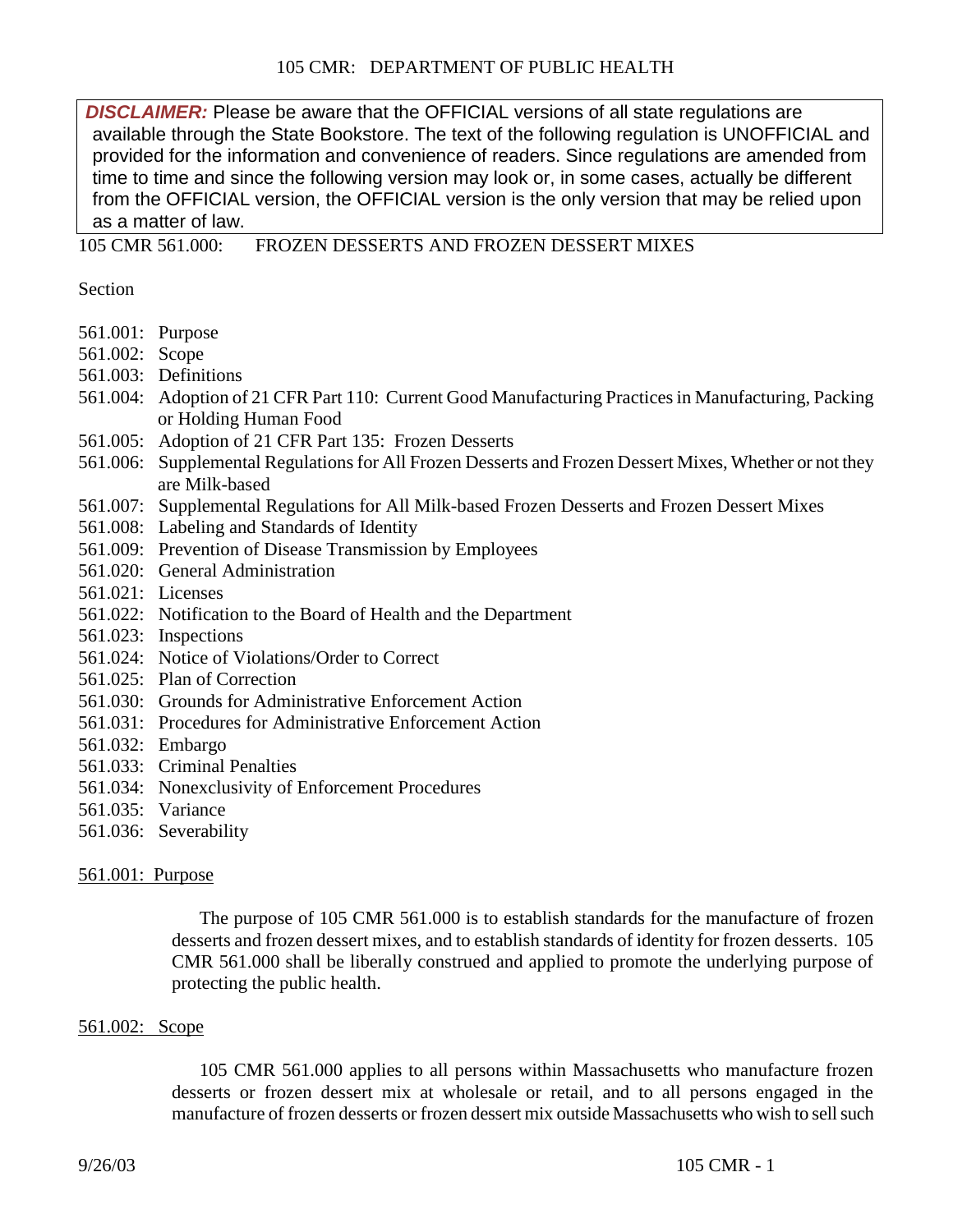products within Massachusetts, except that 105 CMR 561.000 does not apply to a person who operates a retail machine for the manufacture of non-milk-based frozen desserts, provided that such person has a valid permit under 105 CMR 590.000: *State Sanitary Code Chapter X: Minimum Sanitation Standards for Food Establishments*.

#### 561.003: Definitions

Adequate or Approved Water Source means that the source of water used in the manufacture of frozen desserts or frozen dessert mixes, whether used in plant operations or as an ingredient of a product, shall be from an approved source meeting the quality standards in 105 CMR 561.006(A).

Allergen: *see* definition of "Known Allergen."

Board of Health means the appropriate and legally designated health authority of the city, town, or other legally constituted governmental unit within the Commonwealth having the usual powers and duties of the board of health of a city or town.

CFR means the Code of Federal Regulations.

Certified Laboratory means a laboratory certified pursuant to M.G.L. c. 111, § 184A.

Commissioner means the Commissioner of Public Health.

Department means the Massachusetts Department of Public Health.

Division means the Division of Food and Drugs of the Massachusetts Department of Public Health.

EPA means the U.S. Environmental Protection Agency.

FDA means the U.S. Food and Drug Administration.

Food Establishment means a food establishment as defined in 105 CMR 590.000.

Frozen Dessert includes but is not limited to ice cream, French ice cream, low fat ice cream, nonfat ice cream, frozen custard, gelato, ice milk, sherbet, sorbet, frozen yogurt, water ice, quiescently frozen confection, quiescently frozen dairy confection, frozen dietary dairy dessert, any soy-based frozen dessert, any rice-based frozen dessert, and any other similarly constituted product marketed as a frozen dessert. 105 CMR 561.003: Frozen Dessert includes products made from the milk of cows, sheep, goats, and other dairy animals.

Frozen Dessert Freezing/Dispensing Machine means any equipment used in the conversion of milk-based frozen dessert mix into frozen desserts for sale at retail (hereinafter referred to as "soft-serve machine").

Frozen Dessert Mix means any unfrozen mixture to be used in the manufacture of frozen desserts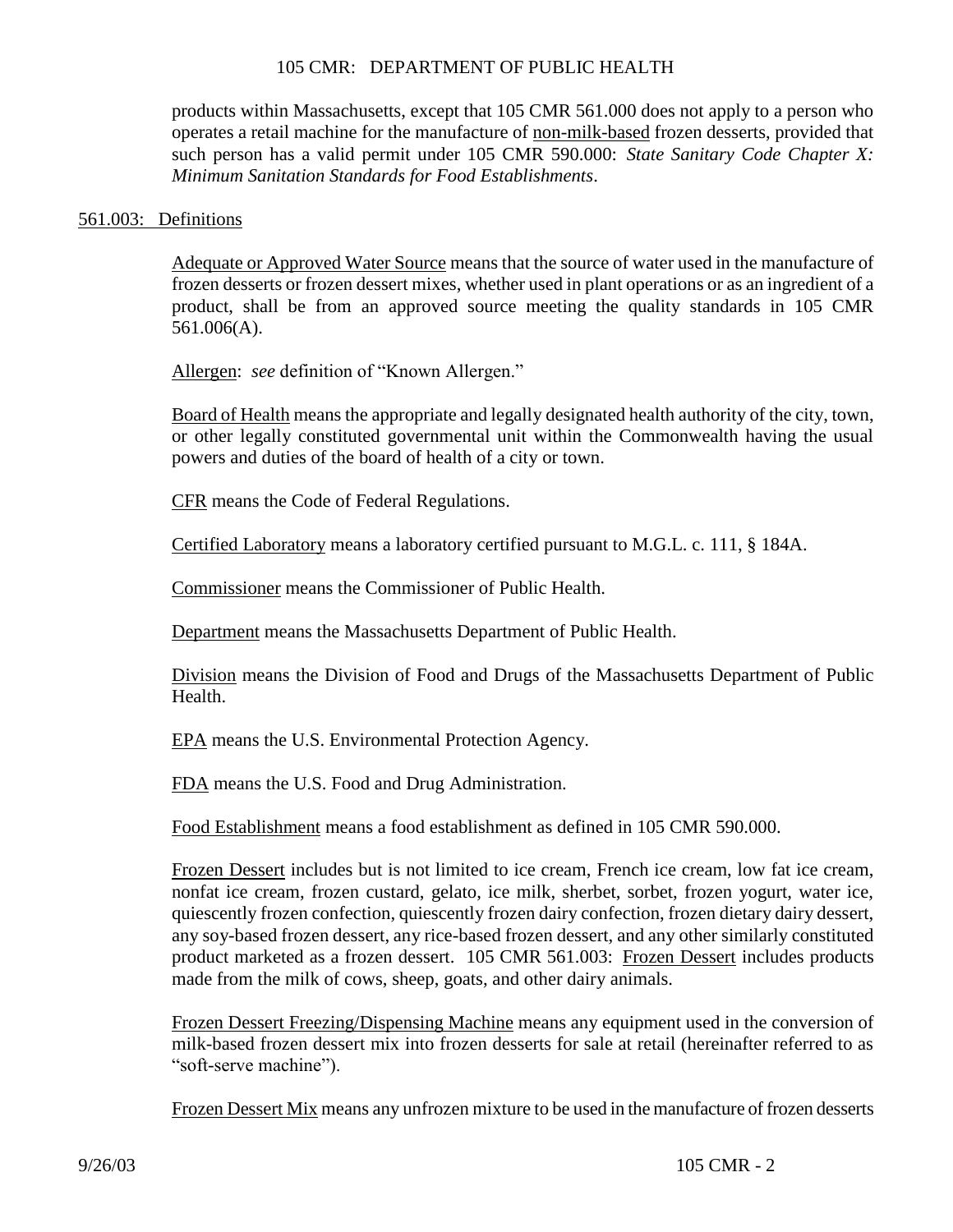or milk shakes.

Imminent Health Hazard or Imminent Danger to the Public Health means a significant threat or danger to health that is considered to exist when there is evidence sufficient to show that a product, practice, circumstance or event creates a situation that requires immediate correction or cessation of operation to prevent injury based on:

(1) the number of potential injuries, and

(2) the nature, severity, and duration of the anticipated injury. This definition may include but is not limited to:

(a) An extended loss of water supply such that it poses a danger to public health;

(b) The use of an unapproved source of water within a plant or food establishment or as an ingredient of a product;

(c) A failed sewer system or a sewage backup into the plant or food establishment where the manufacturing equipment is located;

- (d) An extended power outage such that it poses a danger to public health;
- (e) A violation of a pasteurization requirement, as specified in 105 CMR 561.024(F)(2);

(f) The plant or food establishment has been subject to one or more of the following: flood, fire, chemical exposure, natural disaster and/or other catastrophic event;

(g) An employee has been found to be infected with a communicable disease as described in 105 CMR 561.009; or

(h) Severe unsanitary conditions that threaten to contaminate the plant or food establishment, a part of the plant or food establishment, or a particular product.

The failure to include other violations, practices, circumstances or events in 105 CMR 561.003: Imminent Health Hazard or Imminent Danger to the Public Health shall not be construed as a determination that other violations, practices, circumstances or events are not or may not be considered an imminent health hazard.

Inspector means an agent of the Commissioner as defined in M.G.L. c.111, § 9.

Known Allergen means a food or ingredient containing peanuts, soy, milk, eggs, tree nuts, wheat, fish, shellfish, or any other food or ingredient designated in writing as a known allergen by the U.S. Food and Drug Administration.

Law includes federal, state and local statutes, ordinances and regulations.

License means a license or permit issued by a board of health authorizing a person within Massachusetts to manufacture frozen desserts or frozen dessert mixes, whether at wholesale or retail; and a license or permit issued by the Department authorizing a person outside Massachusetts to manufacture frozen desserts or frozen dessert mixes for sale in Massachusetts.

Licensee means any person who holds a license or permit to manufacture frozen desserts or frozen dessert mixes from a local board of health or from the Department.

# Manufacturer means:

(1) Any person who manufactures frozen desserts or frozen dessert mixes, either by a continuous or batch process, for sale at wholesale; and

(2) Any person who manufactures milk-based frozen desserts from pasteurized mixes in a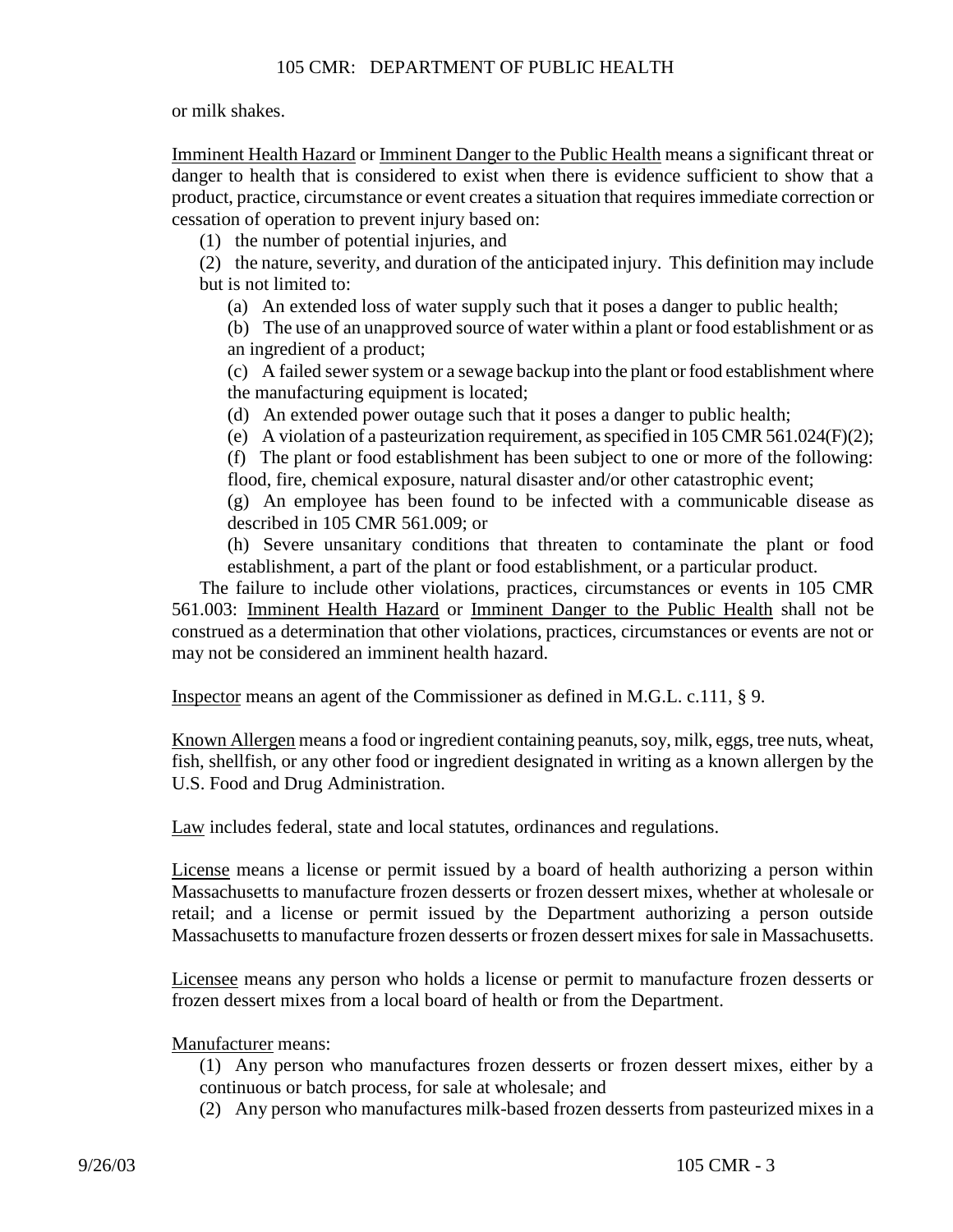food establishment, using either a batch process or a soft-serve machine, for sale at retail.

Milk means the lacteal secretion, practically free from colostrum, obtained by the complete milking of one or more healthy cows, goats, sheep, or other dairy animals.

Milk-based means that a product or ingredient is derived from milk or a component of milk.

Noncompliance, Failure to Comply and Violation each mean any act or failure to act, which constitutes, or results in, one or more of the following:

(1) Engaging in any frozen dessert operation subject to regulation by 105 CMR 561.000 or applicable statute, without a license, whenever engaging in such an operation requires a license.

(2) Engaging in any activity prohibited by, or not in compliance with, 105 CMR 561.000, or any order, license or policy issued or adopted by the board of health or the Department pursuant to 105 CMR 561.000 or applicable statute.

(3) Failing to do, or failing to do in a timely manner, anything required by 105 CMR 561.000, or any order, license or policy issued or adopted by the board of health or the Department pursuant to 105 CMR 561.000 or applicable statute.

Person means any individual, partnership, corporation, association or other legal entity.

Person in Charge means the individual present in a plant or food establishment who is the supervisor or is otherwise responsible for the operation of the plant or food establishment at the time of inspection.

Plant or Frozen Dessert Plant means any facility in which frozen desserts or frozen dessert mixes are manufactured for shipment or sale at wholesale.

Product means any frozen dessert or frozen dessert mix.

Production Day means a period of 24 consecutive hours.

Retail means sale to the ultimate consumer.

Soft-Serve Machine: *see* definition of "Frozen Dessert Freezing/Dispensing Machine."

Wholesale means sale to other than the ultimate consumer.

# 570.004: Adoption of Federal Regulation 21 CFR Part 110: Current Good Manufacturing Practice in Manufacturing, Packing or Holding Human Food

The Department hereby adopts and incorporates by reference the federal regulation 21 CFR Part 110: *Current Good Manufacturing Practice in Manufacturing, Packing or Holding Human Food*, published by the United States Office of the Federal Register, National Archives and Records Administration, Washington, DC (2002), to the extent it is not inconsistent with specific provisions of 105 CMR 561.000.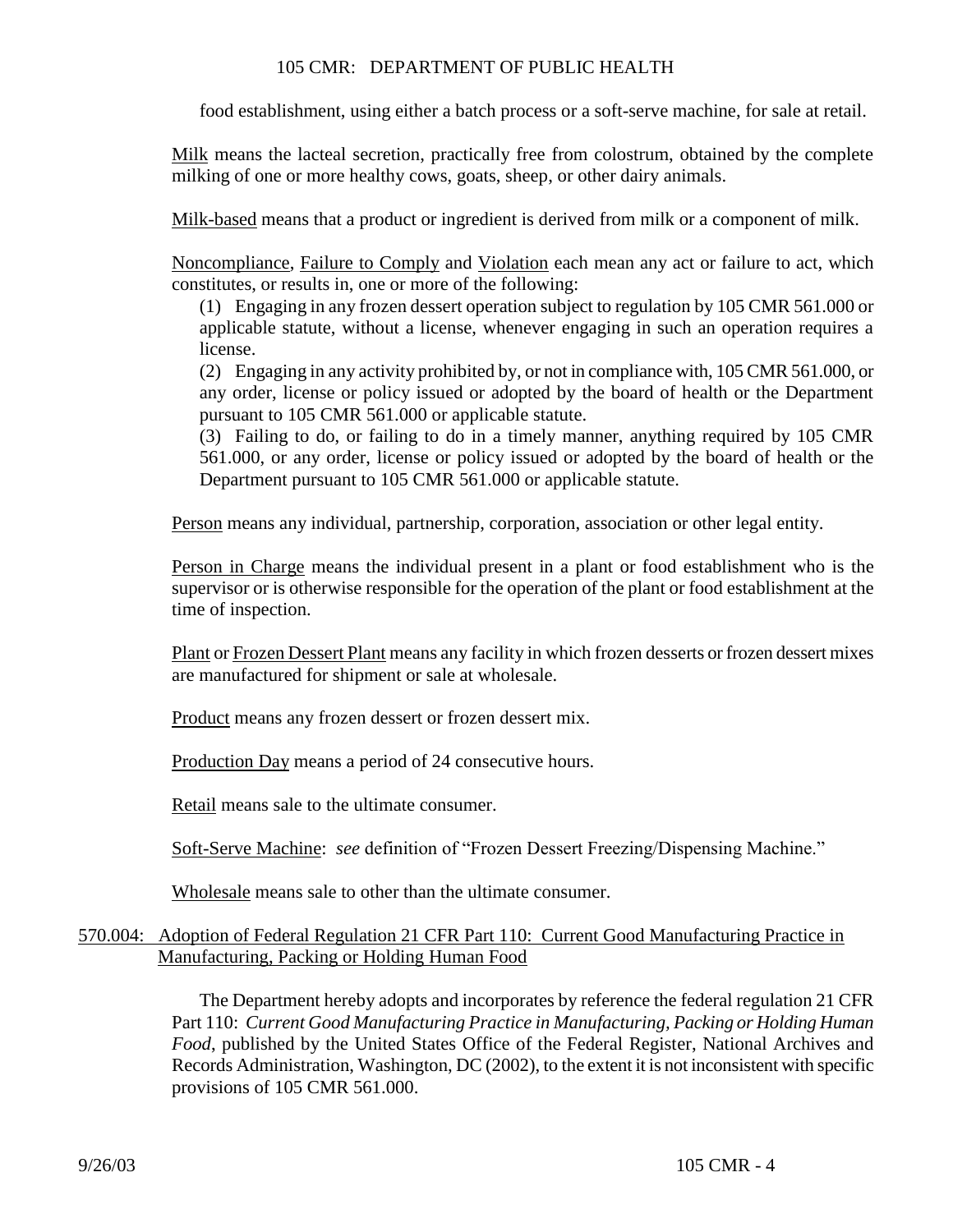#### 561.005: Adoption of Federal Regulation 21 CFR Part 135: Frozen Desserts

The Department hereby adopts and incorporates by reference the federal regulation 21 CFR Part 135: *Frozen Desserts*, published by the United States Office of the Federal Register, National Archives and Records Administration, Washington, DC (2002), to the extent it is not inconsistent with specific provisions of 105 CMR 561.000.

#### 561.006: Supplemental Regulations for All Frozen Desserts and Frozen Dessert Mixes, Whether or not they are Milk-based

The following requirements are in addition to those specified in 105 CMR 561.004 and 561.005.

(A) Source of Water. All water used in the manufacture of frozen desserts or frozen dessert mixes, whether used in plant or equipment operations or as an ingredient in any product, shall be from an approved water source as follows:

(1) Water from a Massachusetts public water supply source shall meet the quality standards of 310 CMR 22.00: *Drinking Water*, promulgated by the Massachusetts Department of Environmental Protection (DEP), and of any additional maximum contaminant levels promulgated by the U.S. Environmental Protection Agency (EPA) and in effect.

(2) Water from a private water source in Massachusetts:

(a) If used as an ingredient in any product, shall meet the standard in 105 CMR 561.006(A)(1), and

(b) If used solely in plant or equipment operations, shall meet standards established by the Department.

(3) Water from a source outside Massachusetts shall meet the quality standards of 40 CFR Parts 141 and 143: *National Primary and Secondary Drinking Water Regulations*, promulgated by the EPA.

(B) Allergens.

(1) Whenever a manufacturer uses the same equipment for processing multiple products and makes a transition from processing a product containing a known allergen to a product containing no known allergen or a different known allergen, it shall ensure that all of the product-contact surfaces of the processing and filling equipment are fully flushed and rinsed in a manner sufficient to clear the lines of any residual allergen before the subsequent product is processed.

(2) Alternatively, products containing any known allergen may be processed on dedicated processing and filling equipment.

- (C) Frozen and Refrigerated Products.
	- (1) Delivery and Transportation.

(a) Frozen and refrigerated packaged product delivery vehicles shall be equipped with a combination of insulation and mechanical refrigeration, capable of maintaining a product temperature of  $0^{\circ}F$  (-18°C) or lower for frozen products and 45°F (7.2°C) or lower for refrigerated products, while loaded with any frozen or refrigerated products.

(b) Frozen and refrigerated packaged product delivery vehicles shall be equipped with a thermometer or other appropriate means of temperature measurement, indicating air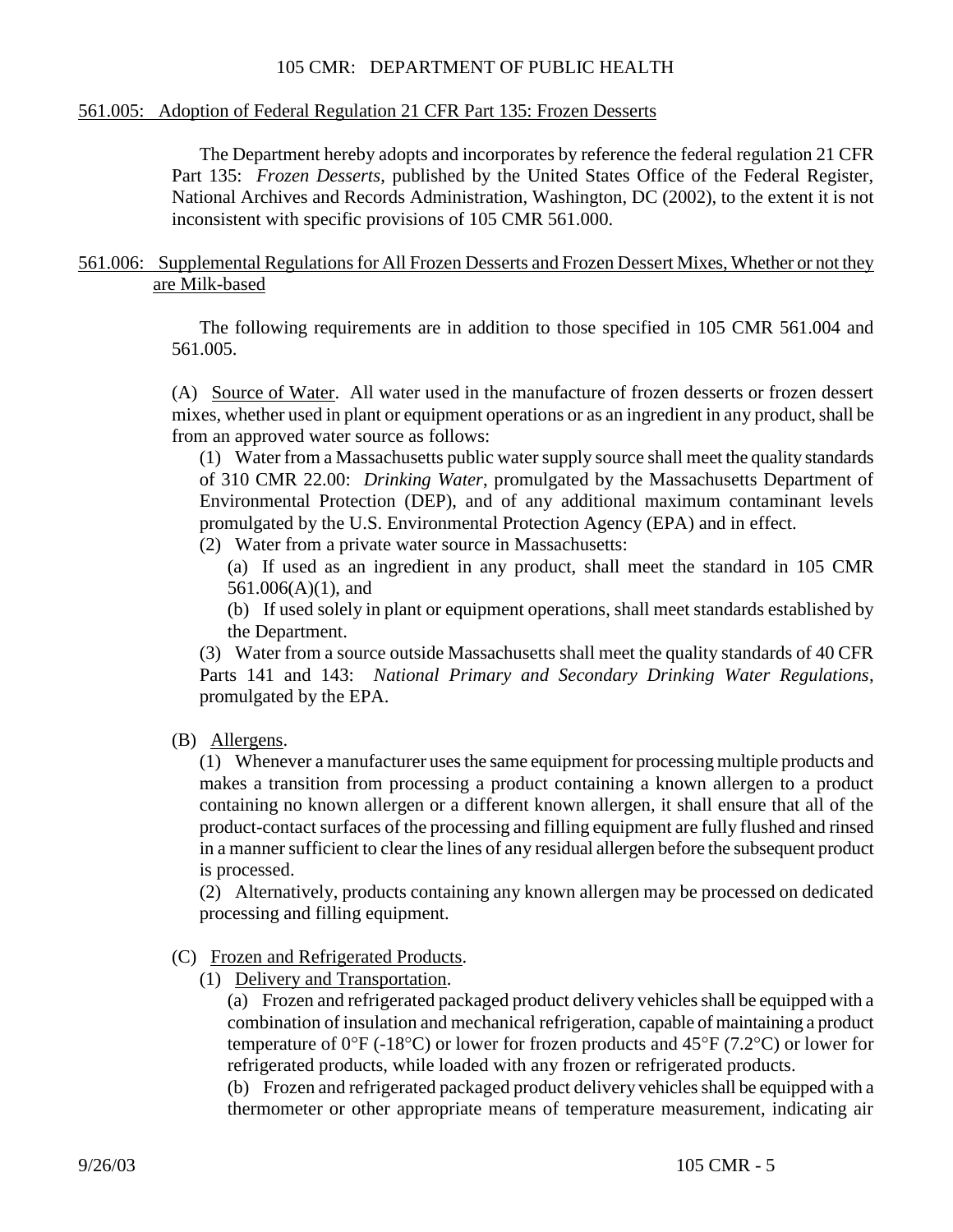temperature inside the vehicle.

(c) Any person who wishes to use a method of transportation for packaged products other than a mechanically refrigerated vehicle shall apply to the Department for a variance pursuant to 105 CMR 561.035, and shall explain in the variance application how safe temperatures will be maintained.

(d) The internal product temperature for any individual consignment of frozen products shall not exceed 10°F (-12°C), and for refrigerated products shall not exceed 45°F  $(7.2^{\circ}$ C) during any loading, transportation or unloading of said consignment.

(e) Frozen and refrigerated products shall be loaded and unloaded as quickly as possible to insure a minimum of exposure to temperatures above  $10^{\circ}F (-12^{\circ}C)$  or  $45^{\circ}F (7.2^{\circ}C)$ , whichever is appropriate.

(f) Equipment that has direct contact with ingredients shall not be used, and shall not have been used previously, for any non-food product.

(g) Frozen and refrigerated products shall be transported under sanitary conditions in accordance with good commercial practice.

(h) After loading, all access points to the contents of any tanker carrying fluid milk, cream, condensed milk or frozen dessert mix shall be sealed with a tamper-evident seal printed with a unique identifier. The seal may be removed only by the receiving entity, and the vehicle shall be resealed after each delivery.

(2) Handling Practices for Over-the-Road Transportation.

(a) Vehicles carrying packaged products shall be pre-cooled before loading.

(b) Frozen and refrigerated products destined for direct consumer use shall be securely packaged or wrapped in a sanitary manner before they are offered for transportation. Other frozen and refrigerated products shall be shipped in accordance with good sanitary practice.

(c) No frozen or refrigerated product shall be accepted for transportation when the internal product temperature exceeds  $10^{\circ}F (-12^{\circ}C)$  for frozen products or 45°F (7.2°C) for refrigerated products.

(d) Frozen and refrigerated products shall be loaded within a vehicle of transportation so as to provide for free circulation of refrigerated air to the front, rear, top, bottom and both sides of the load, except for vehicles of envelope type construction wherein refrigerated air circulates within walls of said vehicles.

(e) Frozen and refrigerated products shall be handled expeditiously during any loading or unloading of said consignment, so as not to be unreasonably exposed to temperatures above  $10^{\circ}$ F (-12<sup>o</sup>C) or 45<sup>o</sup>F (7.2<sup>o</sup>C), as appropriate.

(f) The mechanical refrigerating unit of the vehicle shall be turned on, and the doors of the vehicle shall be kept closed during any time interval when loading or unloading operations cease or are interrupted.

(D) Product Recall.

(1) A manufacturer who knows or has reason to believe that circumstances exist that may adversely affect the safety of products, including but not limited to spills, accidents, natural disasters, or breakdowns in production, shall notify the Department immediately. Any instate manufacturer shall also notify the board of health.

(2) Each plant operator shall develop and maintain on file a current written contingency plan for use in initiating and accomplishing a product recall in accordance with 21 CFR §§ 7.40 through 7.49, 7.53 and 7.55. The plan shall include procedures for the notification of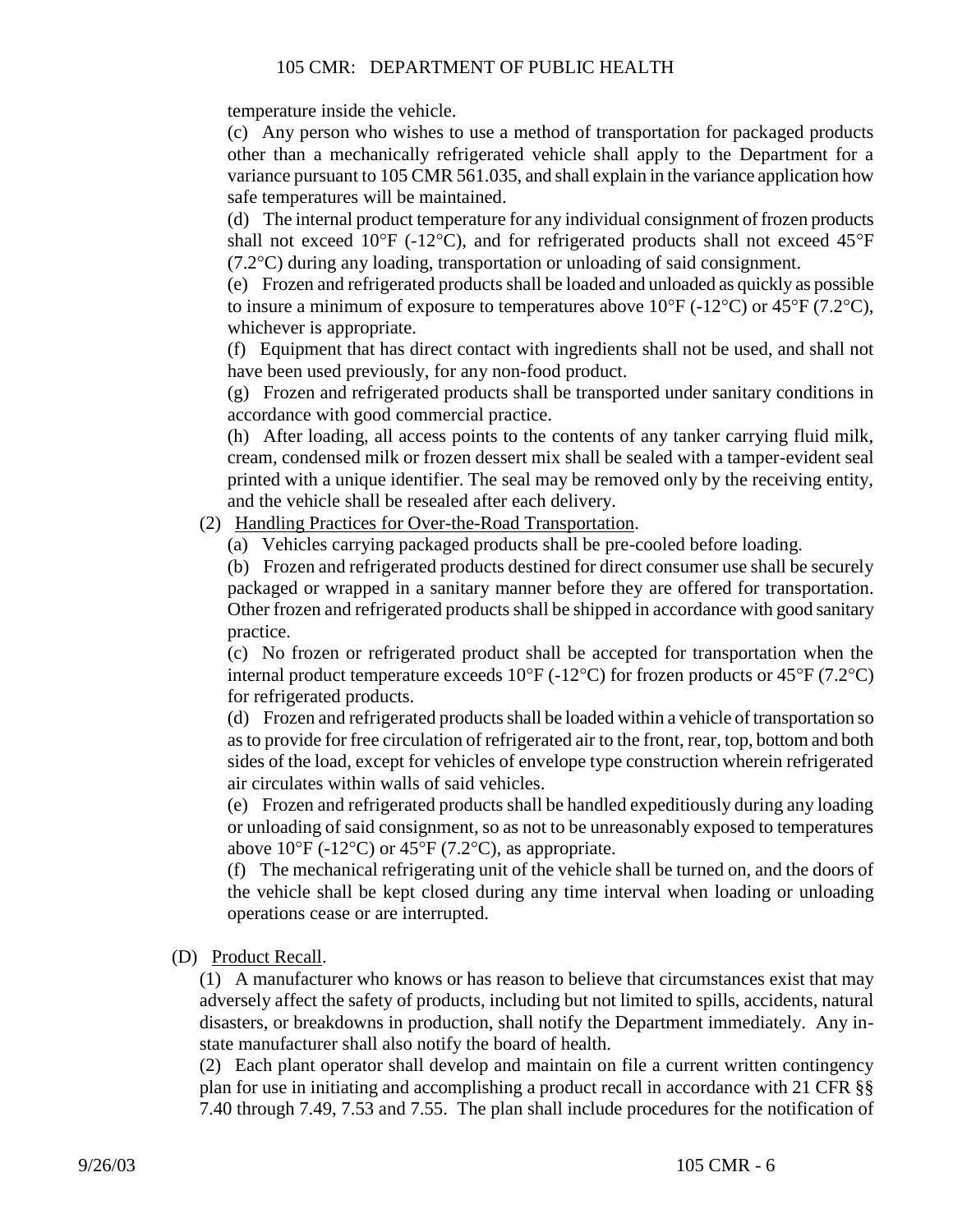the Department, consumer notification, and recall of the product.

(3) The plant shall use sufficient coding of products to make possible positive lot identification and to facilitate effective recall of all violative lots. The code shall be designed to remain affixed to the container during use.

(4) The plant shall maintain such product distribution records as are necessary to enable location of products if a recall is initiated. These records shall be maintained for a period of time that exceeds the shelf life and expected use of the product and is at least two years.

(5) The plant shall implement the recall procedures as necessary with respect to any product for which the manufacturer or the Department knows or has reason to believe that circumstances exist that may adversely affect its safety for the consumer.

(6) If the Department determines that the circumstances present an imminent health hazard and that a form of consumer notice and/or product recall can effectively avoid or significantly minimize the threat to public health, the Department may advise the manufacturer:

(a) To initiate a level of product recall approved by the Department, and/or

(b) If appropriate, to issue a form of notification to consumers.

1. The manufacturer shall be responsible for disseminating the notice in a manner designed to inform consumers who may be affected by the problem.

2. The manufacturer shall where appropriate provide the notice to radio and television media and/or to the newspaper(s) serving the affected public, and/or shall directly notify affected consumers when doing so effectively avoids or minimizes the risk to health.

If the manufacturer is participating in a recall in cooperation with FDA, this will be deemed sufficient to satisfy the manufacturer's obligations pursuant to this section 105 CMR 561.006(D)(6), provided that the manufacturer gives timely notice to the Department.

(7) Product recalls shall conform to the procedures and policies of 21 CFR Part 7.

(E) Sanitation Standard Operating Procedure (SSOP). Each plant operator shall develop and implement a written Sanitation Standard Operating Procedure (SSOP), and shall make it available to inspectors of the board of health and/or the Department during an inspection or upon request. The SSOP shall be updated as necessary and shall at a minimum address the following areas:

(1) Safety of the plant's operations water;

(2) Construction and condition of, and cleaning procedures for, the plant and all equipment, including but not limited to pipelines, silos, holding tanks, storage tanks, fillers and washing equipment;

(3) Prevention of cross-contamination;

(4) When a known allergen is an ingredient of any product, a schedule for the use of all equipment that comes in contact with the known allergen, including a schedule for cleaning and flushing/rinsing the equipment in a manner sufficient to clear the lines of any residual allergen;

(5) Production logs for each production run, including information on cleaning and sanitizing the equipment;

- (6) Maintenance of hand washing, hand sanitizing, and toilet facilities;
- (7) Protection of packaging and product contact surfaces from contamination;
- (8) Proper labeling of all toxic substances in the plant;
- (9) Sanitization procedures;
- (10) Employee health and hygiene;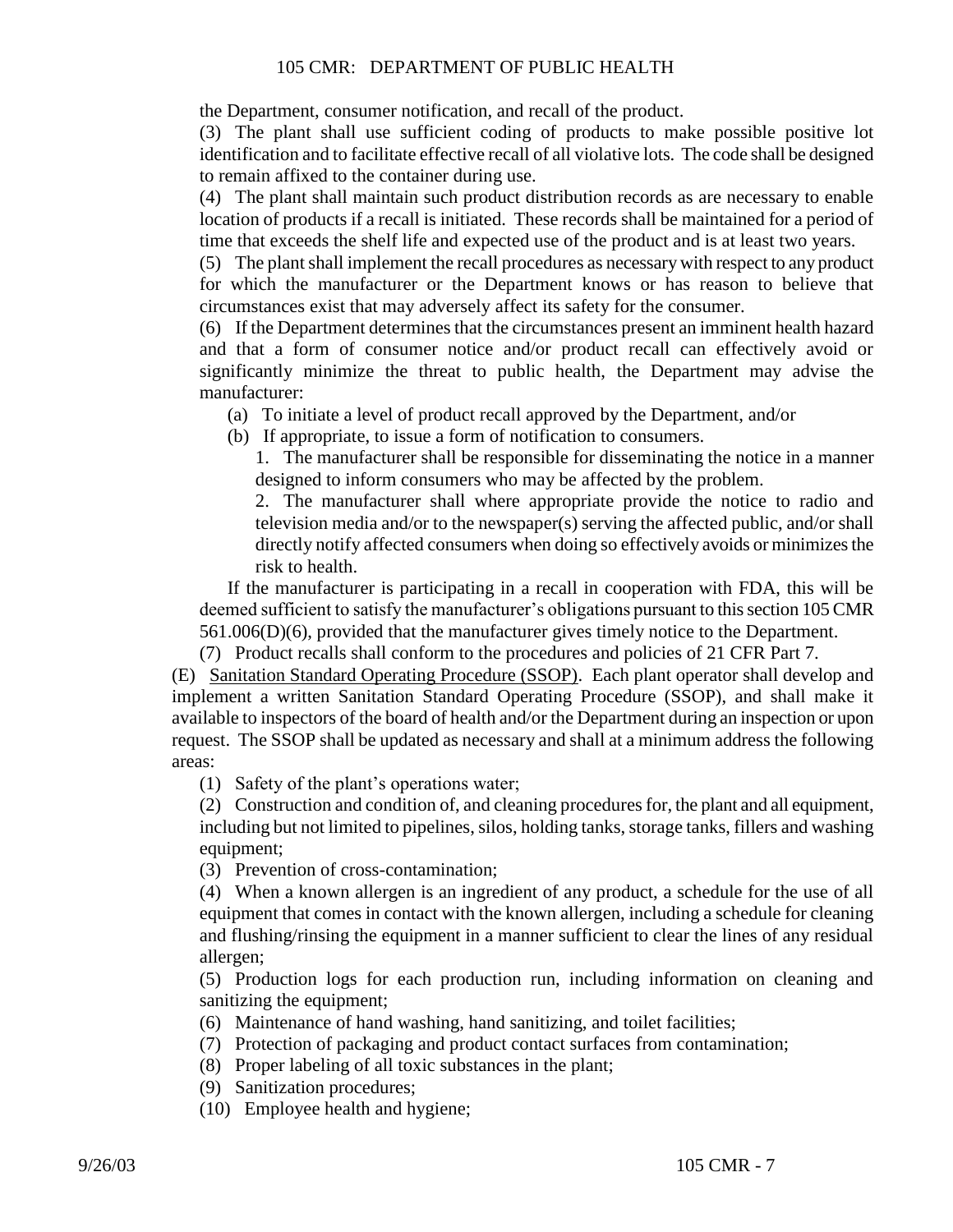- (11) Employee training;
- (12) Exclusion of pests; and
- (13) Procedures for daily monitoring and recording compliance with the SSOP.

(F) Maintenance of Records. All records required to be kept pursuant to 105 CMR 561.000 shall be maintained on file for at least two years, and shall be made available to agents of the board of health or the Department upon request.

# 561.007: Supplemental Regulations for All Milk-based Frozen Desserts and Frozen Dessert Mixes

The following requirements for milk-based frozen desserts and frozen dessert mixes are in addition to the requirements specified in 105 CMR 561.006. They apply to all such products, regardless of what type of dairy animal is the source of the milk.

(A) Source of Ingredients. All raw milk and cream shall be obtained from a farm or plant licensed or permitted by the appropriate governmental authority in the jurisdiction.

(B) Pasteurization.

(1) Any milk-based ingredient used in the manufacture of frozen desserts shall be pasteurized in compliance with 105 CMR 561.000.

(2) When a plant performs pasteurization, it shall use an automatic recording thermometer chart.

- (a) In batch pasteurization, the following information shall be entered on the chart.
	- 1. Date;
	- 2. Number or location of recorder when more than one is used;
	- 3. A continuous record of the product temperature;
	- 4. Extent of holding period, including filling and emptying times when required;

5. Reading of airspace thermometer, at the start of the holding period and at the end

of the holding period, at a given time or reference point as indicated on the chart;

6. Reading of indicating thermometer, at the start of the holding period, at a given time or reference point as indicated on the chart;

7. Amount and name of pasteurized milk or milk product represented by each batch or run on the chart;

- 8. Record of unusual occurrences;
- 9. Signature or initials of operator; and
- 10. Name of plant.

(b) In high-temperature, short-time pasteurizers and higher heat, shorter time pasteurizers, recording thermometer charts shall contain the information specified in 105 CMR 561.007(B)(2)(a), with the exception of 561.007(B)(2)(a) 4. and 5., and in addition shall include the following information.

1. A record of the time during which the flow-diversion device is in the forwardflow position;

2. The cut-in and cut-out milk temperatures, recorded daily by the operator, at the beginning of the run (high-temperature, short-time only); and

3. The information in 105 CMR 561.007(B)(2)(a)6. shall also be recorded immediately after a chart has been changed.

(3) Pasteurization shall be done at one of the following temperatures for the time specified.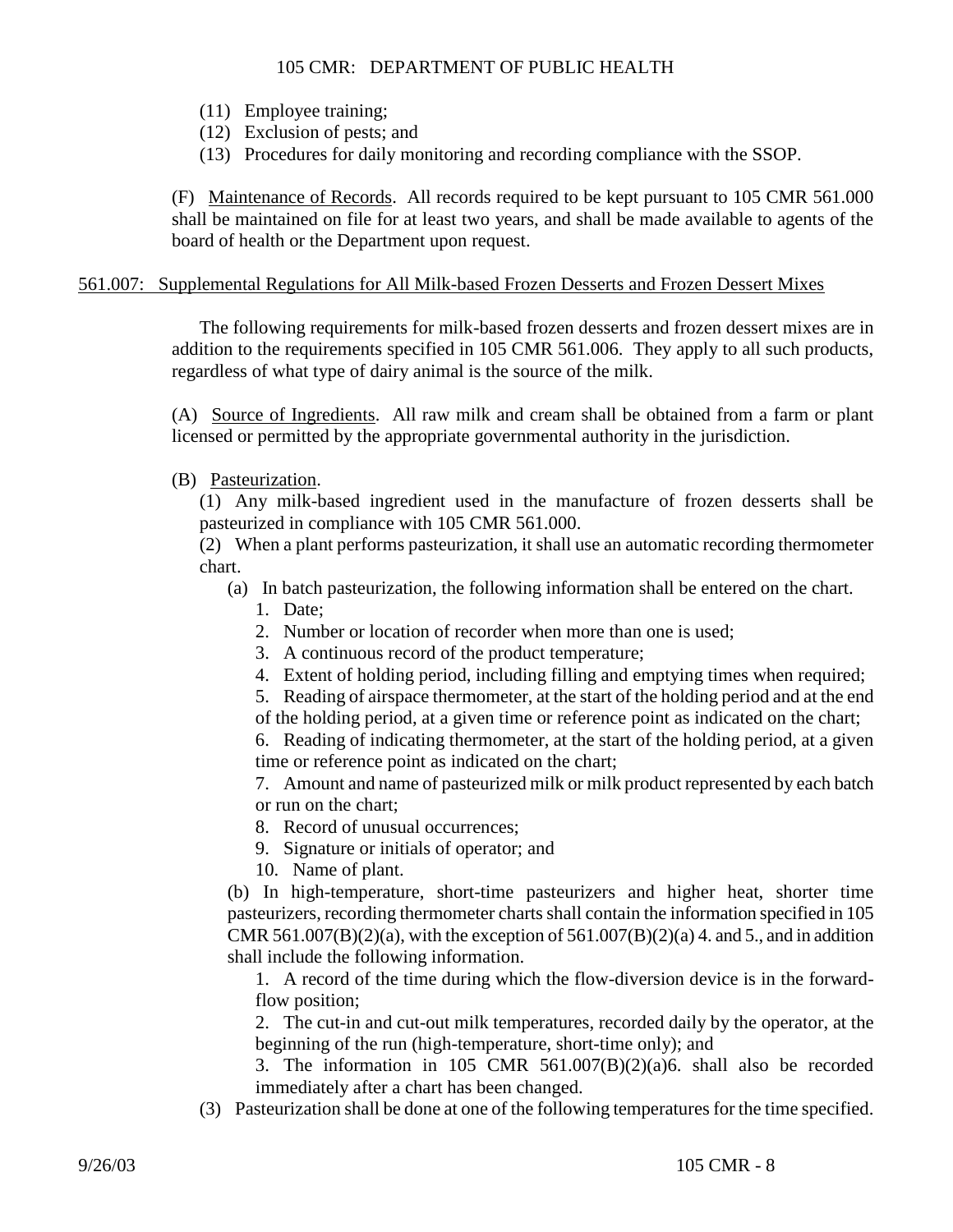| Temperature            | Time           |
|------------------------|----------------|
| 69°C (155°F)           | 30 minutes     |
| 80°C (175°F)           | 25 seconds     |
| $83^{\circ}$ C (180°F) | 15 seconds     |
| 89°C (191°F)           | 1.0 second     |
| 90°C (194°F)           | $0.5$ seconds  |
| 94°C (201°F)           | $0.1$ seconds  |
| 96°C (204°F)           | $0.05$ seconds |
| 100°C (212°F)          | $0.01$ seconds |

Whichever combination of time and temperature is used, the ingredients or mixes, after pasteurization, shall be promptly cooled to and maintained at a temperature of 45ºF or lower.

(4) Batch pasteurization: airspace heating

(a) Means shall be provided and used in batch pasteurizers to keep the atmosphere above the milk and milk products at a temperature not less than  $5^{\circ}$  F ( $3^{\circ}$ C) higher than the minimum required temperature of pasteurization, during the holding period.

(b) Each batch pasteurizer shall be equipped with an airspace thermometer. The surface of the milk or milk product shall be at least 25 millimeters (one inch) below the bottom of the thermometer bulb when the vat is in operation.

(c) The temperature shown by the airspace thermometer shall be recorded on the recording thermometer chart at the start of the holding period and at the end of the holding period, at a given time or reference point as indicated on the chart.

(5) Manufacturers that receive frozen dessert mix in bulk form shall pasteurize the mix before using it in the manufacturing process, even if it has been previously pasteurized, except that this requirement shall not apply to mix received in:

(a) A tanker that provides written documentation to the plant that:

- 1. The tanker is dedicated to fluid milk products;
- 2. The tanker has been properly washed and sanitized; and
- 3. The load has been previously pasteurized; or

(b) A single service container of five gallons or less whose contents have been pasteurized; or

(c) Any other container and/or system approved by the Department following submission of a written plan by the plant.

(C) Milk-based Ingredients from Outside the United States. No milk or cream from a source outside the United States, subject to the Federal Import Milk Act, 21 U.S.C. § 141 *et seq*., shall be used in the manufacture of frozen desserts or frozen dessert mixes unless the importer has documentation to show that the exporter is in compliance with 21 CFR Part 1210. The manufacturer shall maintain adequate documentation of such compliance for at least two years.

- (D) Reprocessing and Resale.
	- (1) Spilled frozen desserts and ingredients shall be discarded.

(2) Product intended for reprocessing shall be handled in sanitary covered containers and stored at or below 45ºF or shall be piped directly back to vats.

(3) Frozen dessert mix that has been strained to remove nuts, fruit or other ingredients shall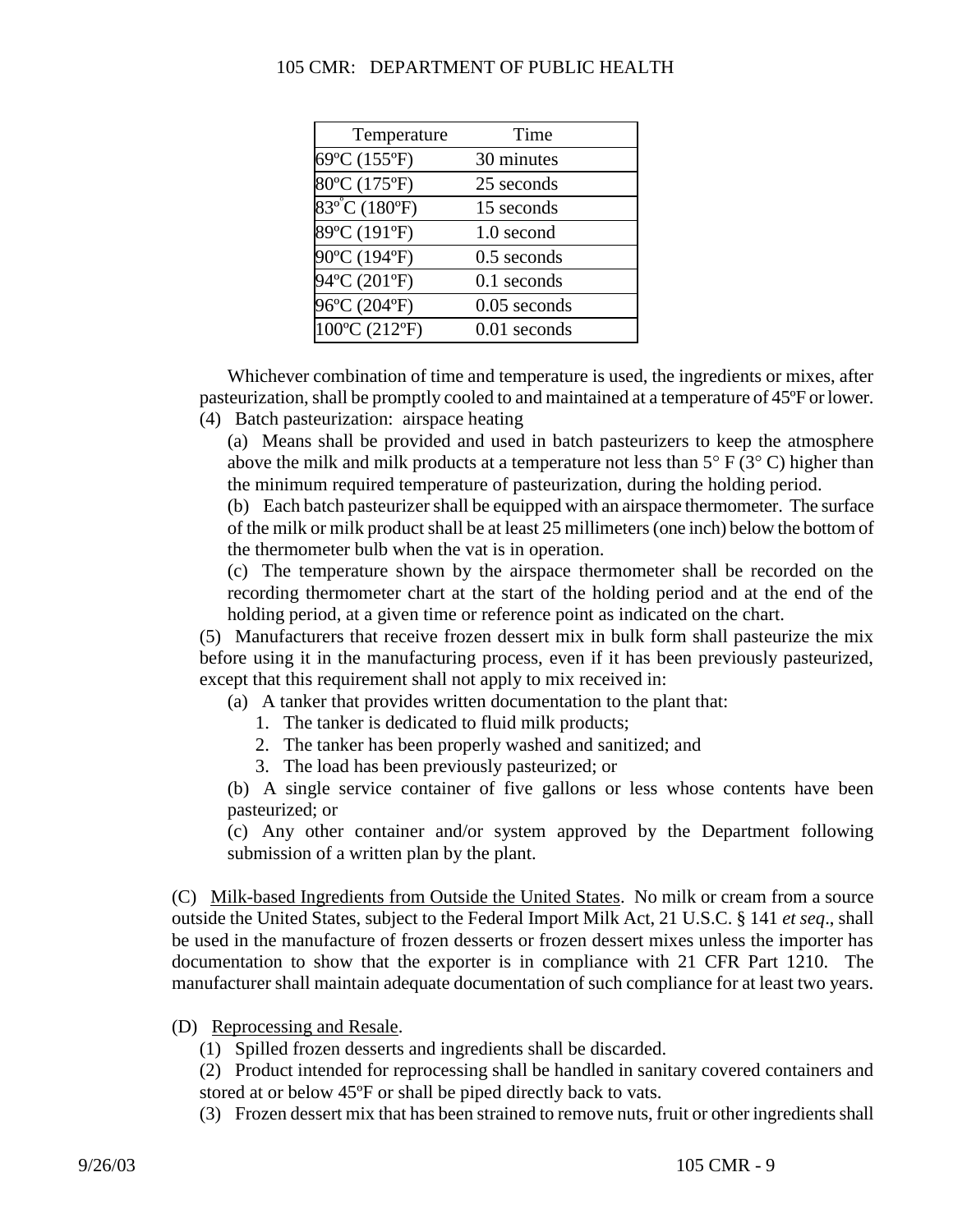be repasteurized. If such mix contained a known allergen, it shall be used only as mix for products that contain the same allergen.

(4) Frozen desserts that have left the possession of the manufacturer and been returned to the manufacturer shall not be resold until the manufacturer verifies that the products are safe for human consumption. Returned products that have been opened or are at or past the date specified on the package for sale of the product, shall not be resold but may be reprocessed.

- (E) Daily Cleaning and Sanitizing.
	- (1) Processing and Filling Equipment.

(a) At a minimum, processing and filling equipment shall be cleaned and sanitized at least once during each production day.

(b) Any manufacturer that wishes to operate processing or filling equipment for longer than one production day between cleaning and sanitizing the equipment shall apply to the Department for a variance pursuant to 105 CMR 561.035, and shall explain in the variance application how product safety will be maintained.

(2) Silos and Holding Tanks.

(a) At a minimum, silos and holding tanks containing unpasteurized ingredient or product shall be emptied, cleaned and sanitized at least once every 72 hours, and silos and holding tanks holding pasteurized ingredient or product shall be emptied, cleaned and sanitized at least once every 96 hours.

(b) Any manufacturer that wishes to use any silo or holding tank containing pasteurized or unpasteurized ingredient or product for longer than the time allowed by 105 CMR 561.007(E)(2)(a) between cleaning and sanitizing shall apply to the Department for a variance pursuant to 105 CMR 561.035, and shall explain in the variance application how product safety will be maintained.

(c) Any new silos or holding tanks put into service after the effective date of 105 CMR 561.000 shall be equipped with a seven-day temperature recording device.

(3) Soft-Serve Machines. The operator of any soft-serve machine shall comply with the machine manufacturer's instructions with respect to cleaning and sanitizing.

(F) Testing Requirements.

(1) Raw Milk and Milk Products.

(a) All manufacturers shall test for drug residues, or have evidence of a previoustest for drug residues on, all incoming unpasteurized milk and milk products received for processing into frozen desserts or frozen dessert mixes. All drug residue tests shall be performed by a certified laboratory.

(b) The manufacturer shall not use any item tested until it receives a negative test result.

(2) Finished Products.

(a) All manufacturers manufacturing finished frozen dessert products by means other than a soft-serve machine shall have the tests specified in 105 CMR 561.007(G)(3): *Table 1* performed by a certified laboratory of each of the following categories of finished products at least once a month:

- 1. Plain frozen dessert (vanilla, chocolate, coffee, *etc*.)
- 2. Fruits and variegated (strawberry, frozen pudding, raspberry royale, *etc*.)
- 3. Nuts and candy (maple walnut, butter crunch, *etc*.)
- 4. Sherbet
- 5. Novelties (spumoni, dixies, sandwiches, *etc*.)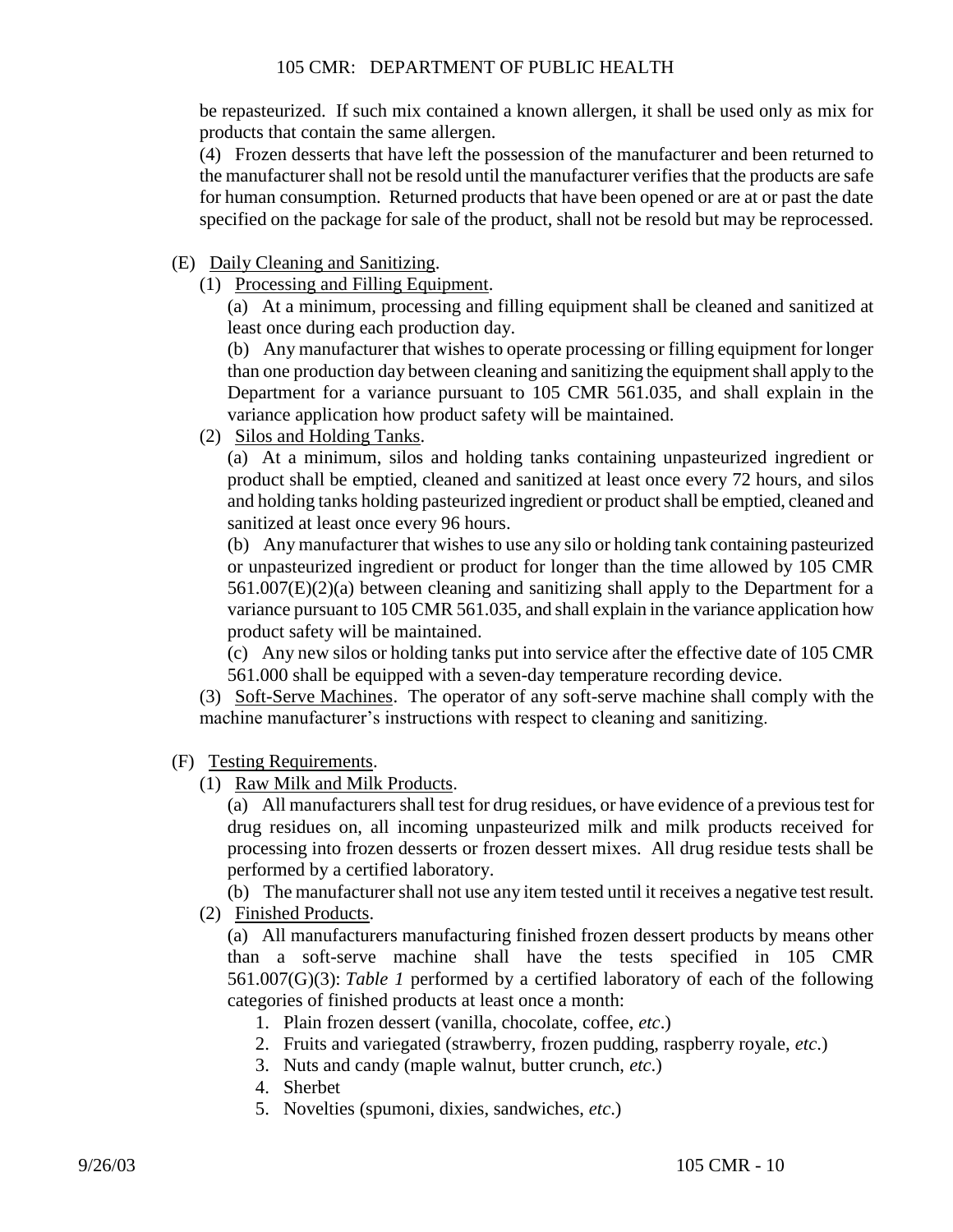6. Seasonal products (products manufactured during only part of the year)

7. Frozen yogurt, except that if live cultures have been added to the product after pasteurization, the standard plate count shall not be required.

If the flavors listed in each of these categories can be practically rotated, the tests shall be made on that basis.

(b) All manufacturers of frozen desserts produced in a soft-serve machine shall have the tests specified in 105 CMR 561.007(G)(3): *Table 1* performed by a certified laboratory of its finished product at least once a month.

(c) New Products. Any new frozen dessert product, including a new flavor of any frozen dessert, shall be placed in the appropriate category specified in 105 CMR 561.007(F)(2)(a) and shall have priority for testing.

(3) Copies to be Submitted.

(a) In-state Manufacturers. Copies of all test results for required tests shall be submitted directly to the board of health by the certified laboratory within three business days of completion of the tests.

(b) Out-of-state Manufacturers. Upon application or re-application for a license, an outof-state manufacturer shall submit copies of results of all required tests performed on finished products within the previous 30 days to the Department.

(4) Notification Regarding Certified Laboratory. Each manufacturer of a frozen dessert or frozen dessert mix shall notify the board of health (the Department, if an out-of-state manufacturer) in writing of the name and address of the certified laboratory where the tests required by 105 CMR 561.007(G)(3): *Table 1* are done. When the manufacturer ceases to use a particular laboratory, he or she shall immediately notify the board of health (the Department, if an out-of-state manufacturer) in writing of the name and address of the new laboratory that is to be used.

# (G) Standards for Raw and Finished Products.

(1) All milk and milk products used as ingredients in a frozen dessert, including a frozen dessert mix, shall be received, stored and shipped so as to ensure that the internal temperature does not exceed 45º F.

(2) All finished frozen dessert products, excluding products produced in a soft-serve machine, shall be received, stored and shipped so as to ensure that the internal product temperature does not exceed 10º F.

(3) Bacterial and other Standards. The items listed in 105 CMR 561.007(G)(3): *Table 1* shall not exceed the following standards.

| ruviv r                       |                   |                 |              |  |
|-------------------------------|-------------------|-----------------|--------------|--|
| <b>Item</b>                   | <b>Standard</b>   | <b>Coliform</b> | <b>Drugs</b> |  |
|                               | <b>PlateCount</b> |                 |              |  |
| Raw Milk and Milk Products    | 100,000 for       |                 | $0**$        |  |
|                               | individual        |                 |              |  |
|                               | producer milk     |                 |              |  |
|                               | 300,000 for       |                 |              |  |
|                               | commingled        |                 |              |  |
|                               | $milk*$           |                 |              |  |
|                               |                   |                 |              |  |
| Finished Products Produced by | 50,000/g          | 20/g            |              |  |
| means other than a Soft-Serve |                   |                 |              |  |

Table 1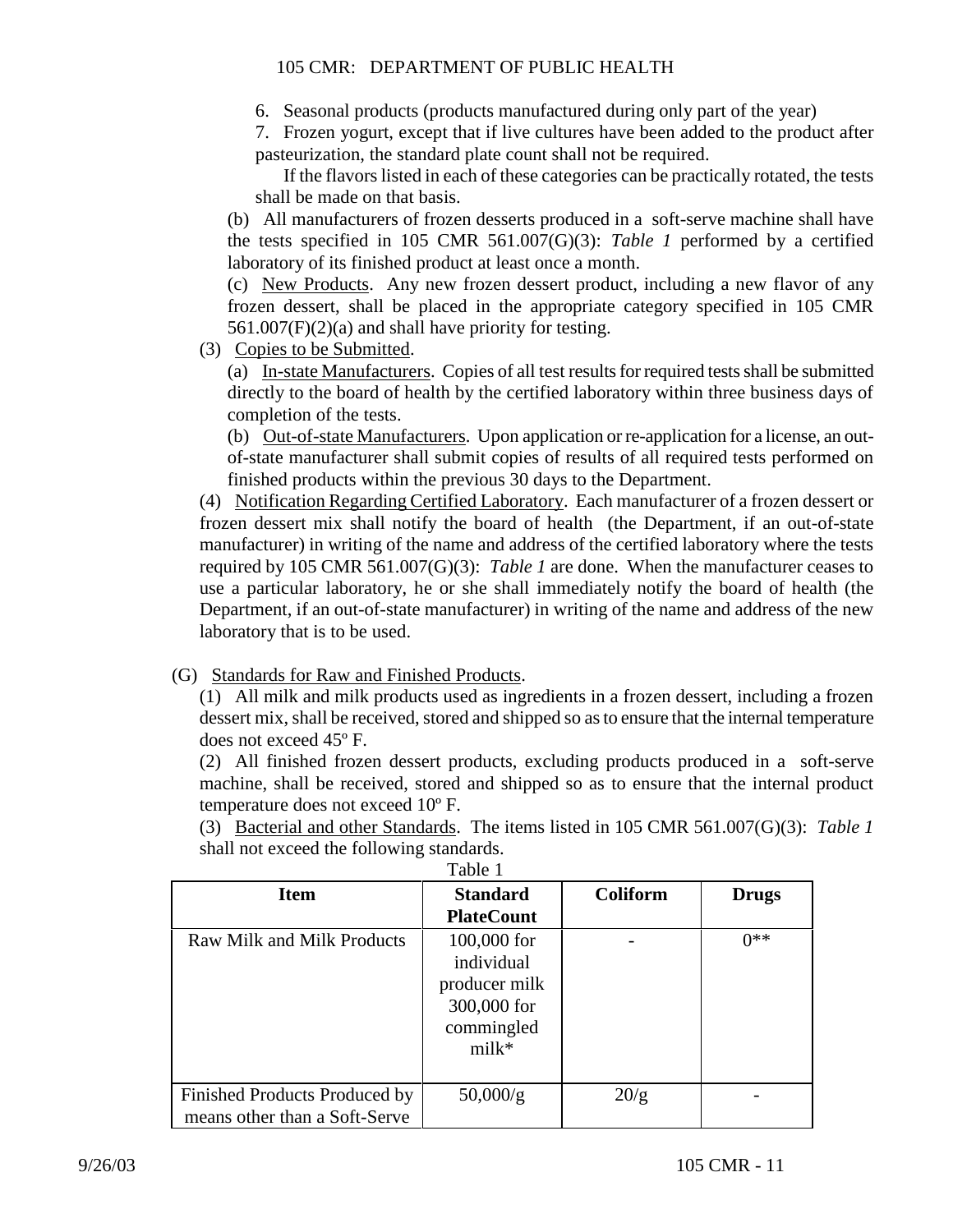| Machine                                               |               |      |  |
|-------------------------------------------------------|---------------|------|--|
| Finished Products Produced in<br>a Soft-Serve Machine | 50,000/g      | 50/g |  |
| <b>Aseptically Processed Finished</b>                 | "Commercial   |      |  |
| Products                                              | Sterility" as |      |  |
|                                                       | defined in 21 |      |  |
|                                                       | <b>CFR</b>    |      |  |
|                                                       | 113.3(e)(1)   |      |  |

\*Not a mandated test, but this standard applies to any test conducted by either the manufacturer or the regulatory agency.

\*\*No detectable drug residue.

(H) Violation of Standards: Products Produced by Means Other than a Soft-Serve Machine.

(1) Sampling and Testing after a Bacterial Violation is Found. Whenever any sample tested pursuant to 105 CMR 561.007(F) is found to be in violation of any standard plate count or coliform standard in 105 CMR  $561.007(G)(3)$ , the manufacturer shall resample and retest each subsequent production run of the finished product originally found in violation (*e.g*. vanilla, chocolate, *etc*.) until three consecutive non-violative samples are obtained.

(2) Enforcement of Bacterial Standards.

(a) Whenever two of the last four consecutive standard plate counts or coliform determinations (except those for aseptically processed products), taken on separate days (different production days), exceed the limit of the standard specified in 105 CMR 561.007(G)(3), the board of health shall, and the Department may, send a written notice thereof to the licensee. This notice shall also inform the licensee of the provisions of 105 CMR  $561.007(H)(2)(b)$ , and shall remain in effect as long as two of the last four consecutive samples exceed the limit of the standard.

(b) Whenever the standard specified in 105 CMR 561.007(G)(3) has been violated by three of the last five consecutive standard plate counts or coliform determinations (except those for aseptically processed products), taken on separate days (different production days), the board of health shall, and the Department may, immediately suspend the license or one or more particular operations, or the sale of one or more particular products, without prior notice or hearing, in accordance with 105 CMR 561.030(A).

(c) In the case of plants producing aseptically processed products, when an inspection of the plant and its records reveals that the process used does not comply with the process specified in 21 CFR Part 113, the violation shall be considered an imminent health hazard, and the board of health shall, and the Department may, immediately suspend the license of the plant or suspend the operation of the process, without prior notice or hearing, in accordance with 105 CMR 561.030(A).

(3) Sampling and Testing after a Drug Residue Violation is Found. Whenever a drug residue is detected in raw milk or a raw milk product, the manufacturer shall arrange for confirmatory testing of a second sample of the same product by an appropriate certified laboratory. If the suspect raw product has been processed into finished product, the finished product shall be held until the result of the confirmatory test is received.

(a) If no drug residues are found in the second sample, the raw or finished products may be used or sold.

(b) If the second sample is found to contain a drug residue, all remaining raw product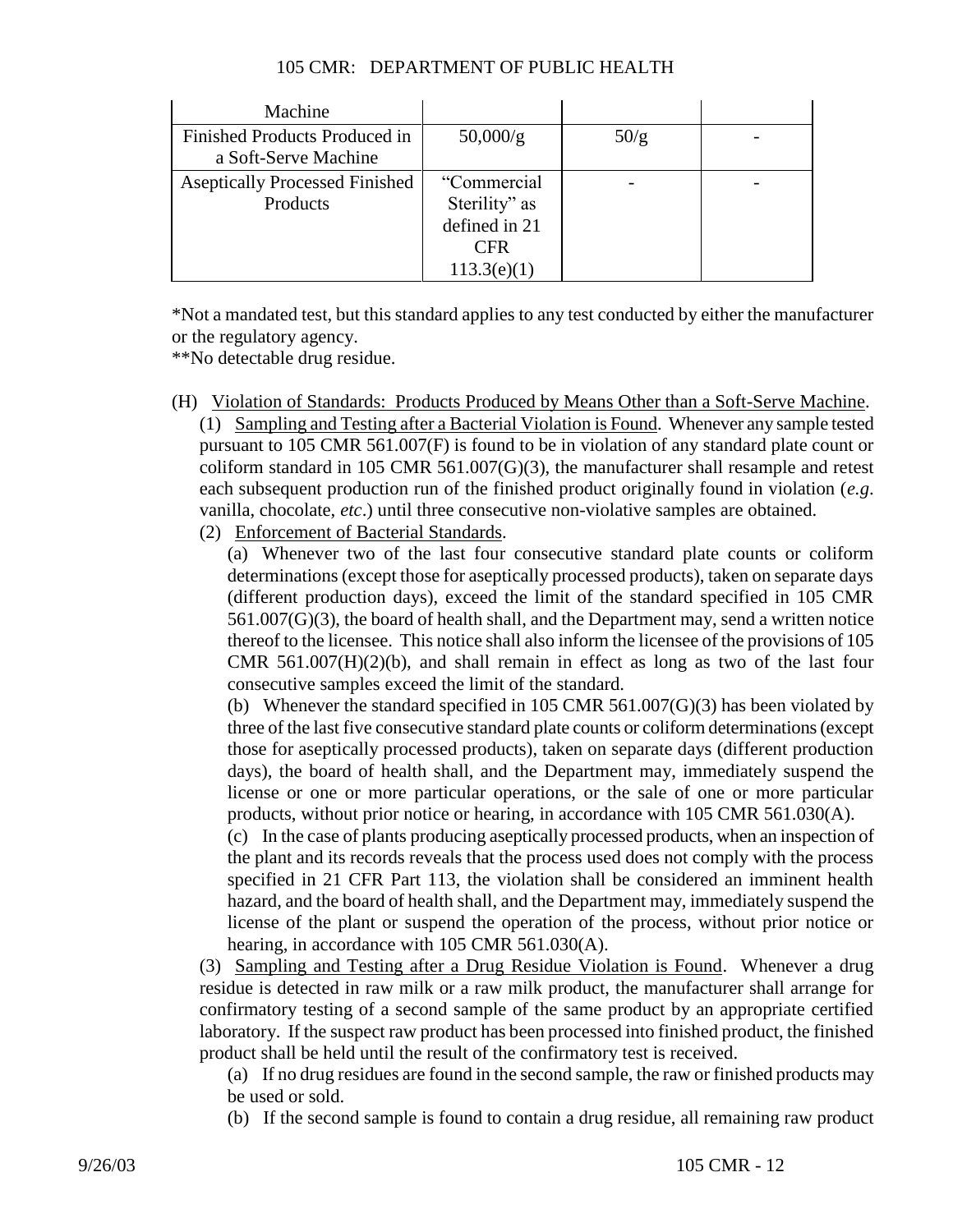and all finished products into which the violative raw product was processed shall be destroyed.

(I) Violation of Standards: Soft-Serve Machines. Whenever any sample from a soft-serve machine tested pursuant to 105 CMR 561.007(F) is found to be in violation of any standard plate count or coliform standard in 105 CMR 561.007(G)(3), the machine operator shall thoroughly clean, rinse, and sanitize the machine and shall arrange for testing of the first product produced by the machine after cleaning. The machine may be operated until the result of the confirmatory test is received. If such test shows a violation, production must stop and further cleaning, sanitizing and testing must be done. No product may be sold or distributed in any way until the result of the subsequent test meets the standards in 105 CMR 561.007(G)(3).

### 561.008: Labeling and Standards of Identity

(A) General Labeling Requirements.

(1) All frozen desserts and frozen dessert mixes shall comply with the requirements for "natural" labeling of products provided in 105 CMR 520.116, and, if the products are open dated, shall comply with the applicable requirements of 105 CMR 520.119.

(2) All such products shall also comply with the applicable requirements of the federal Food Labeling regulations, 21 CFR Part 101. Among other things, this Part includes the federal regulations governing nutrition labeling, nutrient content claims, and health claims. When the Department receives a complaint alleging a violation of any provision of 21 CFR Part 101 with respect to a product that is at any time in the course of interstate commerce, the Department may refer the complainant to the FDA.

(B) Coding of Packages. All packages of frozen desserts shall be labeled with an identification code number, and/or with coding sufficient to comply with 105 CMR 561.006(D)(3).

(C) Standards of Identity. Frozen dessert labeling shall comply with the standards of identity in 21 CFR Part 135. When the Department receives a complaint alleging a violation of any provision of 21 CFR Part 135 with respect to a product that is at any time in the course of interstate commerce, the Department may refer the complainant to the FDA.

### 561.009: Prevention of Disease Transmission by Employees

(A) The procedures specified in 105 CMR 590.017 (Prevention of Foodborne Disease Transmission by Employees) shall apply to all employees in any food establishment where milkbased frozen desserts are manufactured and sold.

(B) In accordance with 21 CFR 110.10, it is the responsibility of the plant operator to protect the integrity of frozen dessert products by:

(1) Developing and implementing a plan for employee health and hygiene (as part of the SSOP developed pursuant to 105 CMR 561.006(E)) that ensures that all personnel report to their supervisors illnesses or health conditions through which there is a reasonable possibility of products, product-contact surfaces or packaging materials becoming contaminated; and (2) Taking appropriate protective steps.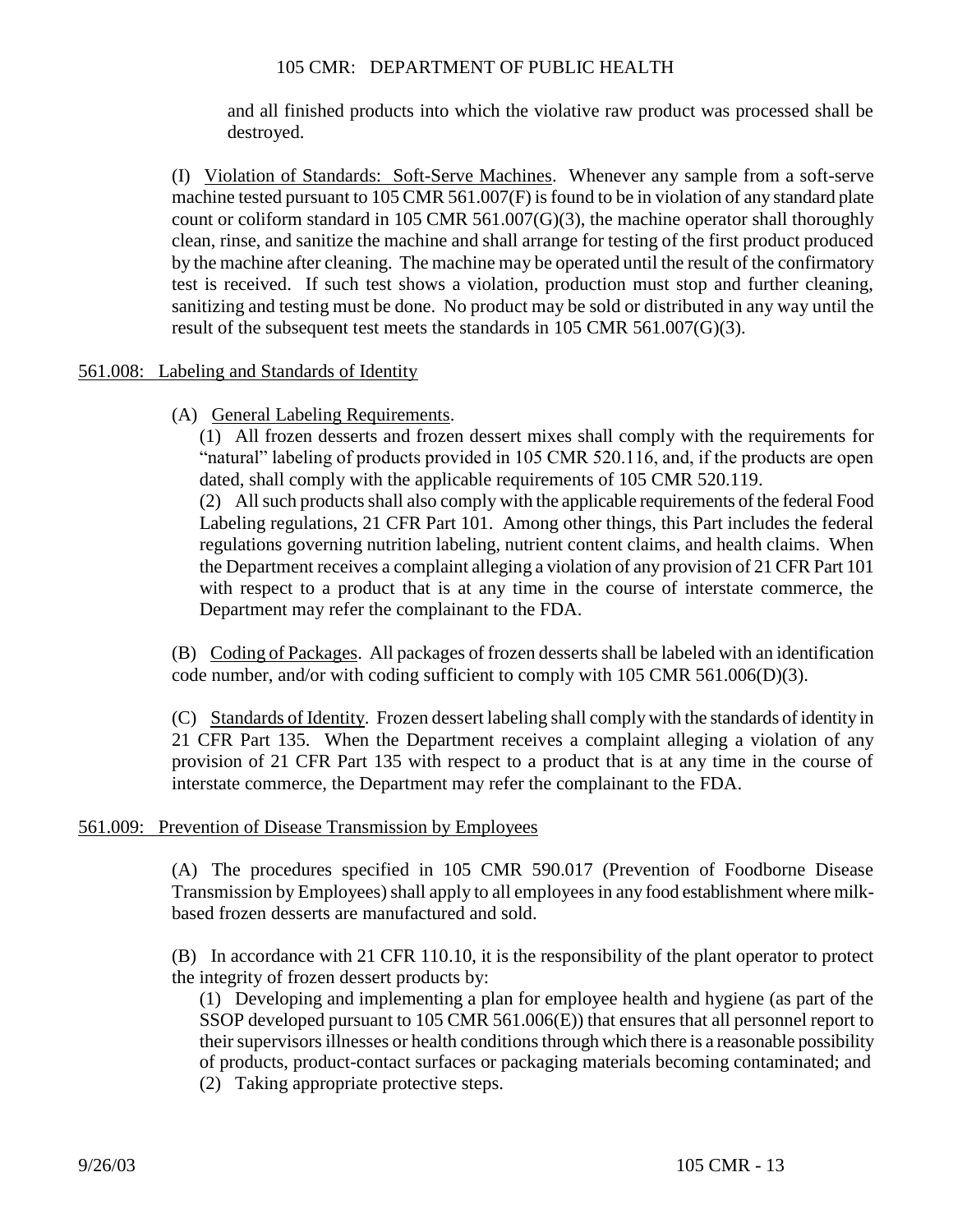(C) When the licensee, person in charge, or manager of a plant knows or has reasonable cause to believe that an employee has contracted a disease transmissible through food or has become a carrier of such a disease, he or she shall immediately notify the board of health.

(D) When the board of health or the Department knows or has reasonable cause to believe that an employee has contracted a disease transmissible through food or has become a carrier of such a disease, it is authorized to:

(1) Secure a confidential medical history of the suspected employee and make other investigations as deemed appropriate; and

(2) Take any other action required by 105 CMR 300.000: *Reportable Diseases and Isolation and Quarantine Requirements*.

(E) The board of health shall immediately notify the Director of the Food Protection Program in the Division of suspected disease transmission, and shall keep the Director informed until any investigation is completed.

(F) The Commissioner or his or her designee, on his or her own initiative or at the request of a local board of health, may require any employee whose duties actually involve the handling of ingredients, products or product-contact surfaces to submit to a medical examination, which may include the taking of samples of body fluids, secretions or excretions, whenever said Commissioner or designee has reason to believe that such examination is necessary for the protection of the public health. The examination shall be without charge to the person examined and at the expense of the Department or of the board of health requesting it.

(G) Any employee who fails to cooperate with any medical or laboratory examination ordered by the Commissioner or his or her designee shall immediately be excluded from the performance of duties involving the handling of ingredients, products or product-contact surfaces.

(H) In addition, the board of health or the Department may issue an order instituting one or more of the following control measures:

(1) Restriction of particular employees' services to specific areas and tasks in the plant that present no risk of transmitting the disease;

(2) Excluding particular employees from the plant; or

(3) Closing the plant by summarily suspending the permit in accordance with 105 CMR 561.030(A).

(I) The following diseases or disease organisms are known to be transmissible through food or food products:

(1) *Salmonella Typhi*

(2) *Shigella* spp.

(3) *Escherichia coli* O157:H7 and other *Enterohemorrhagic E. coli* (EHEC)

(4) Hepatitis A virus

(5) *Entamoeba histolytica*

(6) *Camplylobacter* spp.

(7) *Vibrio* spp.

(8) *Cryptosporidium* spp.

(9) *Giardia* spp.

(10) *Hemolytic Uremic* Syndrome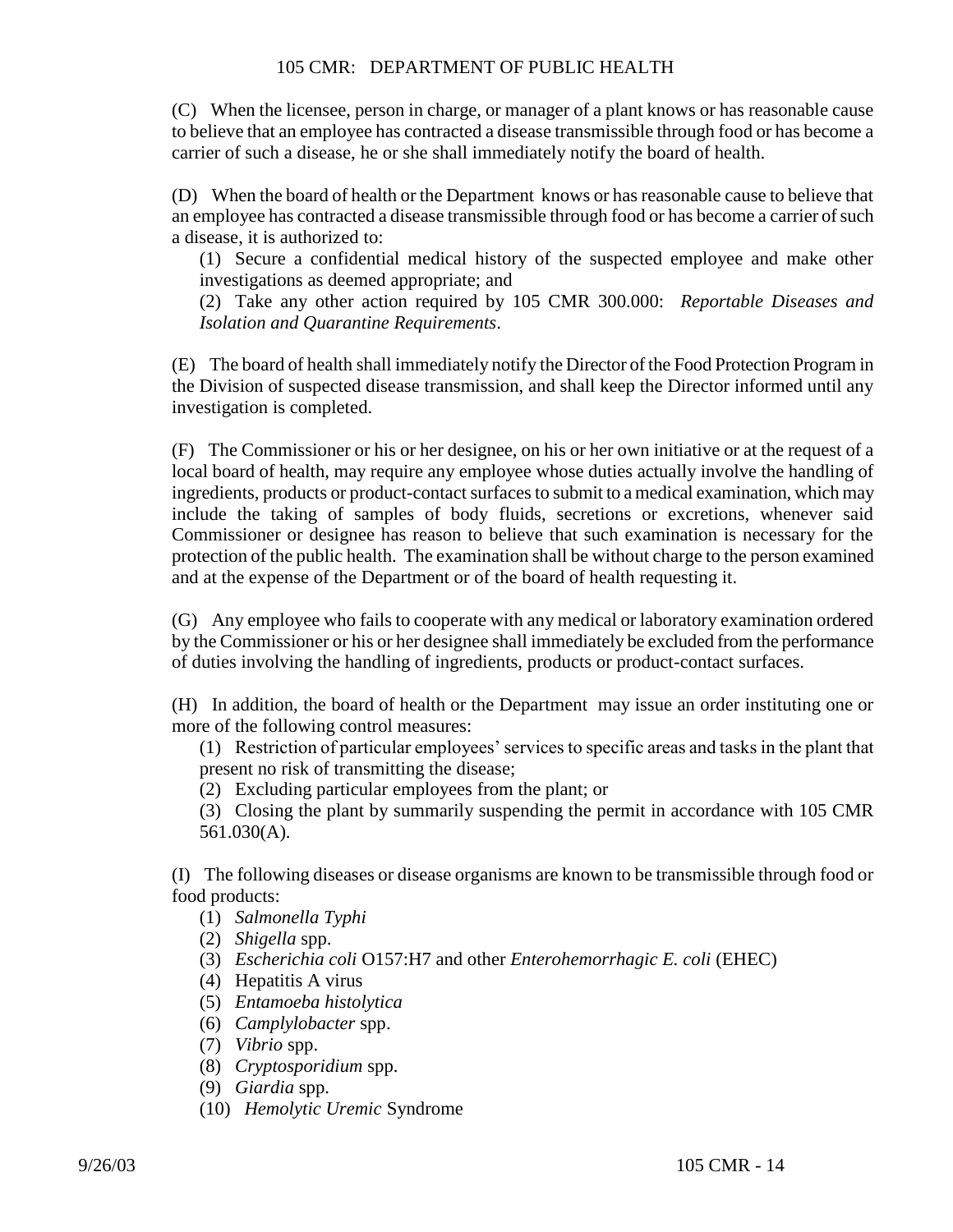- (11) Salmonella spp. (*non-typhi*)
- (12) *Yersinia enterocolitica*
- (13) *Cyclospora cayetanensis*

This list is not intended to be exclusive, and the Department may, in a given case, determine that a risk of transmission exists from a disease not specified above.

# 561.020: General Administration

(A) Enforcement Policy. The following provisions shall cover the administration and enforcement of 105 CMR 561.000.

(B) The purpose of the enforcement program is to promote the protection of the public health by:

- (1) Ensuring compliance with regulations and conditions of holding a license;
- (2) Obtaining prompt correction of violations and adverse quality conditions that may affect public health;
- (3) Deterring future violations and occurrences of conditions adverse to public health; and

(4) Encouraging improvement of good manufacturing practices for individual licensees, and by example, for the industry, including prompt identification and reporting of potential health or sanitation problems.

(C) The Department may from time to time publish interpretations of 105 CMR 561.000 and guidelines as necessary to promote uniform application of 105 CMR 561.000, and may make them available to those persons holding licenses under 105 CMR 561.000. The Department may advise licensees or local boards of health on particular questions regarding the interpretation of 105 CMR 561.000.

(D) The board of health or the Department may enforce 105 CMR 561.000 by issuing an order to correct violations or by commencing an enforcement action pursuant to 105 CMR 561.030 and 561.031.

### 561.021: Licenses

### (A) In-state Manufacturers.

(1) Unless exempted by statute or by 105 CMR 561.000, no person shall engage within Massachusetts in the business of manufacturing frozen desserts or frozen dessert mixes, whether at wholesale or retail, without a valid license from the board of health of the city or town where the business is located. No person shall engage in such business in violation of the terms of a valid license or the requirements of 105 CMR 561.000.

(2) Exemption. A person who operates a retail machine for the manufacture of non-milkbased frozen desserts only, including but not limited to so-called slush or water ice, shall obtain a permit pursuant to 105 CMR 590.000: *State Sanitary Code Chapter X: Minimum Sanitation Standards for Food Establishments*. Such a permit, when valid, shall be deemed to satisfy the requirements of 105 CMR 561.000, and no separate license pursuant to 105 CMR 561.000 shall be required. If such person already has a valid permit pursuant to 105 CMR 590.000 because he or she operates a food establishment, no separate permit pursuant to 105 CMR 590.000 shall be required.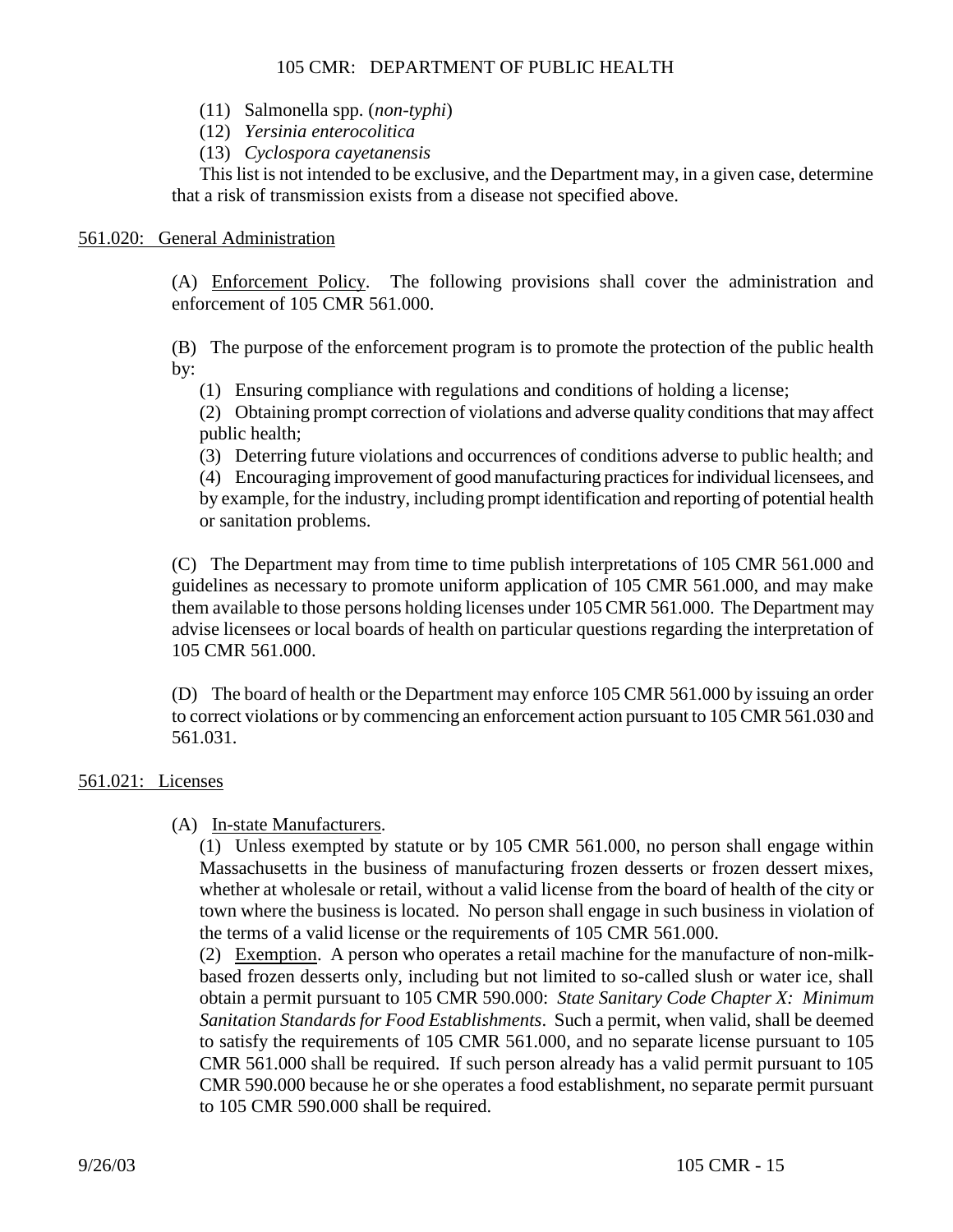(B) Out-of-state Manufacturers. No person engaged outside Massachusetts in the business of manufacturing frozen desserts or frozen dessert mixes shall sell any such product within Massachusetts without a valid license from the Department. No person shall engage in such business in violation of the terms of a valid license or the requirements of 105 CMR 561.000.

(C) No person shall sell or exchange, deliver, advertise, offer, or expose for sale or exchange, or attempt to deliver, or have in his possession with intent to do so, any frozen dessert or frozen dessert mix unless the manufacturer thereof is the holder of a current license issued pursuant to 105 CMR 561.021.

(D) Application Process.

(1) In-state Manufacturers. A person who desires to manufacture frozen desserts or frozen dessert mixes within Massachusetts shall submit an application for a license to the board of health of the city or town where the business is or is to be located, on a form provided by the board of health and prescribed by the Department.

(2) Out-of-state Manufacturers. A person who is engaged outside Massachusetts in the business of manufacturing frozen desserts or frozen dessert mixes and who wishes to sell such products in Massachusetts shall submit an application for a license to the Department, on a form provided by the Department. With the application, an out-of-state applicant shall also submit a copy of its license, permit or certification received from the regulatory agency having jurisdiction, a copy of an inspection report of the plant by such agency completed within the past six months, and copies of results of all tests required by 105 CMR 561.007(G)(3) on finished frozen dessert products, performed within the previous 30 days.

(E) Only a person who complies with the requirements of 105 CMR 561.000 shall be entitled to receive and retain a license.

(1) A license issued by a board of health shall be valid only for the licensee indicated on the license and only for the location indicated on the license.

(2) A license issued by the Department shall be valid throughout Massachusetts.

(F) A license shall remain in effect for the period of time specified by statute.

(G) A licensee may renew a license by applying to the board of health or Department at least 30 days prior to the expiration of the license. Application for renewal shall be made in writing on a form provided by the board of health or Department.

(H) No licensee shall transfer or assign a license in any manner, voluntarily or involuntarily, directly or indirectly, or by transfer of control of any company. No licensee shall operate pursuant to a license transferred or assigned by a prior licensee.

(I) Operating Without a License.

(1) The board of health or Department may inspect any facility for which it has a reasonable belief contains a wholesale or retail manufacturing operation for frozen desserts or frozen dessert mixes.

(2) The board of health or Department may deny an application for a license when the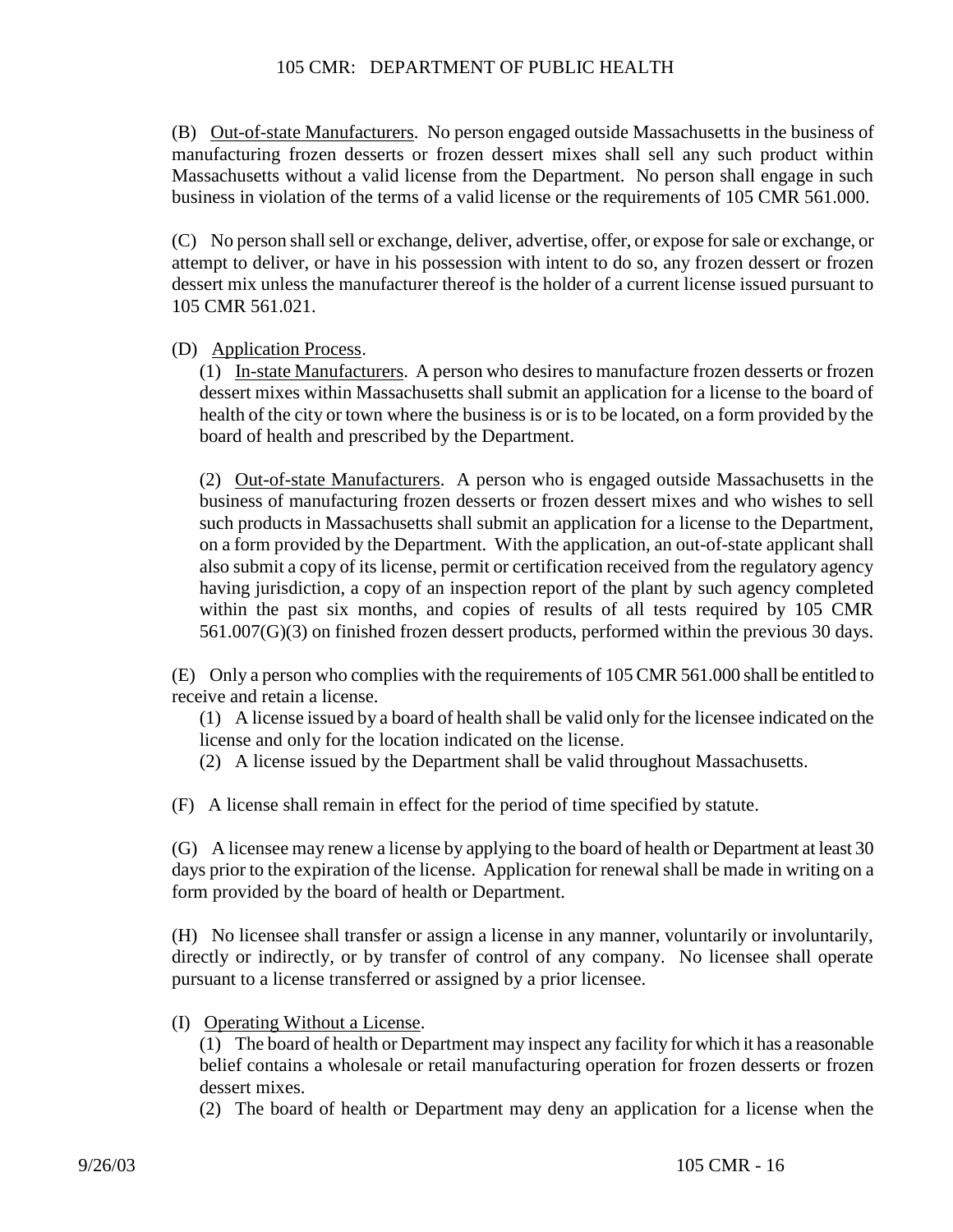applicant was previously operating a frozen dessert or frozen dessert mix manufacturing operation, or any type of food processing operation, without a required license.

(3) Operation of a manufacturing operation that is subject to a license pursuant to M.G.L. c.

94, § 65H, without a license, shall subject a person to a fine of not more than the amount specified by statute. The Superior Court shall have jurisdiction to enjoin the operation of a manufacturing operation, or enjoin the sale of products from a manufacturing operation, that does not have a license.

(4) The board of health or Department may take such other steps as required to bring a manufacturing operation operating without a license into compliance or to terminate the operation of the manufacturing operation, in order to protect the health and safety of the public.

### 561.022: Notification to the Board of Health and the Department

(A) Mailing Address. Each applicant and licensee shall provide the board of health or Department with its complete and correct mailing address. Each applicant and licensee shall notify the board of health or Department within seven calendar days of the change of its mailing address. The address provided to the board of health or Department shall be deemed the appropriate address for the service of all orders and notices from the board of health or Department.

(B) Change of Ownership or Business Location. A licensee shall notify, and relinquish its license to, the board of health or Department immediately upon a change of ownership or business location. The new owner in a change of ownership, or the licensee in the case of a new location, shall submit to the board of health or Department an application for a new license, and shall not operate until said license is issued.

(C) Change of Name. A licensee shall notify the board of health or Department at least 30 days prior to any change of the name of the business. A change of name only shall require the licensee to submit to the board of health or Department an application for an amended license, together with written documentation reflecting the change of name.

(D) Remodeling of an In-state Plant. Before initiating the work, a licensee shall notify the board of health and the Department in writing of any proposed changes to an in-state plant that could affect the integrity of products, including but not limited to a change in any production line, storage tank, filling equipment, and washing equipment. After receiving notification, the board of health or Department may inspect the plant to verify that the proposed changes will comply with 105 CMR 561.000.

(E) Non-Renewal of In-state License. If a license for an in-state plant is not renewed, the board of health shall notify the Department to that effect.

### 561.023: Inspections

(A) To carry out properly their responsibilities under 105 CMR 561.000 and applicable statutes and to protect properly the health and well-being of the people of the Commonwealth, the appropriate board of health and the Department, or an authorized agent or representative of the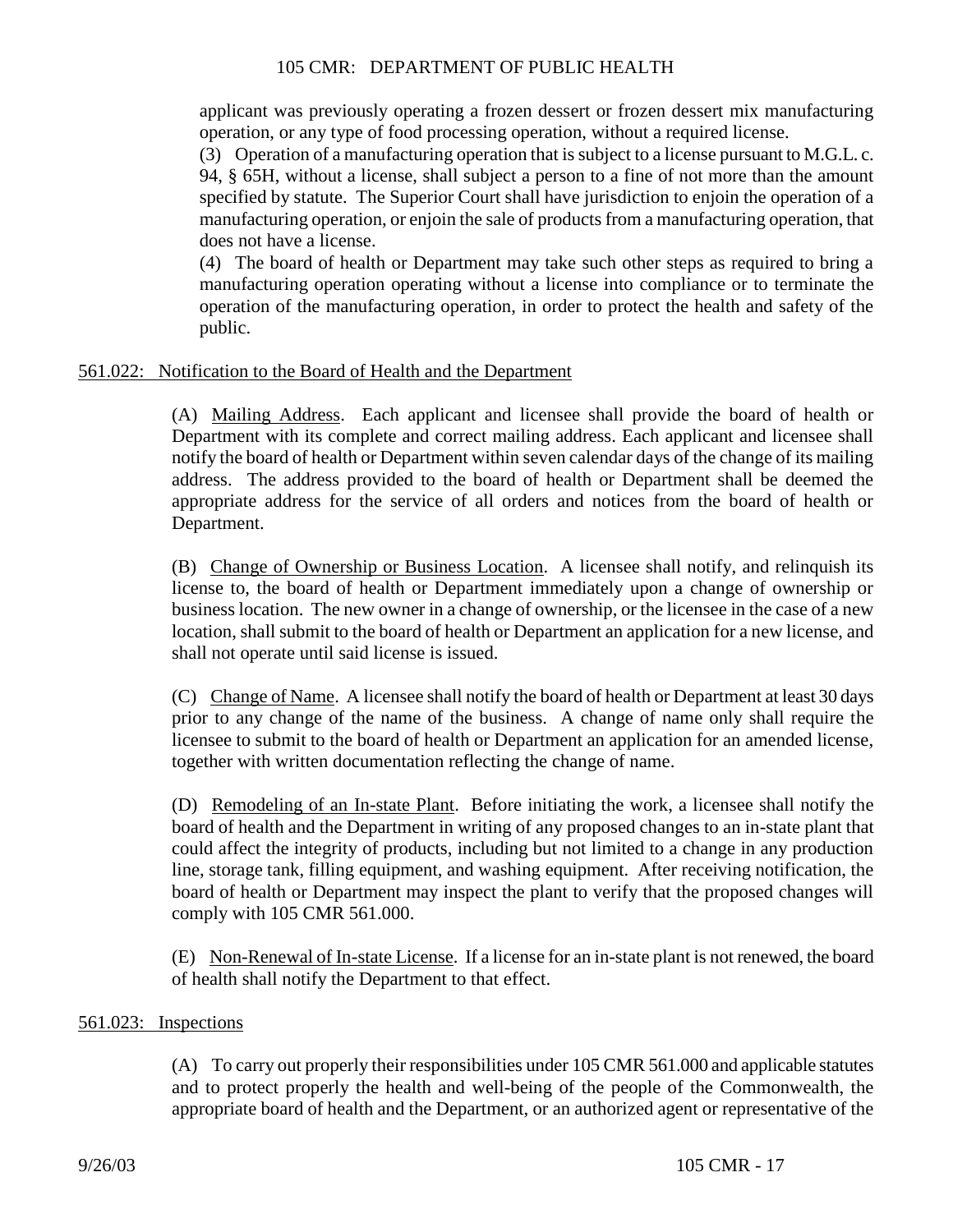board of health or Department, are authorized, as often as is deemed necessary for the enforcement of 105 CMR 561.000, to enter, examine, or survey any plant or food establishment containing a wholesale or retail operation for manufacturing frozen desserts or frozen dessert mixes. Upon reasonable belief that a person is engaged in such an operation without a license, the appropriate board of health and the Department are authorized to inspect the location.

(B) Inspections may be random systematic inspections or in response to a specific complaint. An inspection initiated from a specific complaint is not limited to that complaint. At the time of the inspection, the inspector may record all violations.

(C) Agents of the board of health or the Department, after identifying themselves, may enter all areas of the plant or food establishment, at any reasonable time, for the purpose of making an inspection to ascertain whether the plant or food establishment is in compliance with 105 CMR 561.000. Any reasonable time includes unannounced inspections, which do not require prior notification. Access shall be provided to board of health or Department inspectors at any reasonable time for inspection of the premises.

(D) Agents of the board of health or Department may examine all records of the plant or food establishment to determine which are subject to enforcement under 105 CMR 561.000 and all relevant statutes. Agents may copy all relevant records.

(E) The licensee, applicant, or the person in charge at the time of the inspection shall furnish the agent of the board of health or Department with all requested records and shall provide the agent with access to all areas of the plant or food establishment.

(F) If the licensee, applicant, or the person in charge at the time of the inspection refuses entry to an agent of the board of health or Department, refuses to permit an authorized inspection, or interferes with the board of health or Department or any agent thereof, in the performance of its duties, the board of health or Department may:

(1) Seek in a court of competent jurisdiction an administrative search warrant to search/inspect the premises. The warrant application shall apprise the applicant, licensee, or owner concerning the nature of the inspection and justification for it, and the board of health or the Department may seek the assistance of police authorities in presenting the warrant; and/or

(2) Take steps to summarily suspend, refuse to issue or renew, suspend or revoke the license or to impose fines in accordance with M.G.L. c. 94, §§ 65R or 305A.

(G) When an inspection is made, the findings shall be recorded on a printed inspection report form, which shall summarize the requirements of 105 CMR 561.000. Boards of health may obtain a prototype of an inspection form from the Department. A board of health may use this form or, subject to approval by the Department, any form consistent with the prototype. Each board of health that has a licensee within its jurisdiction shall submit the form it adopts to the Department.

### 561.024: Notice of Violations/Order to Correct

(A) Whenever the board of health or Department finds upon inspection, investigation of a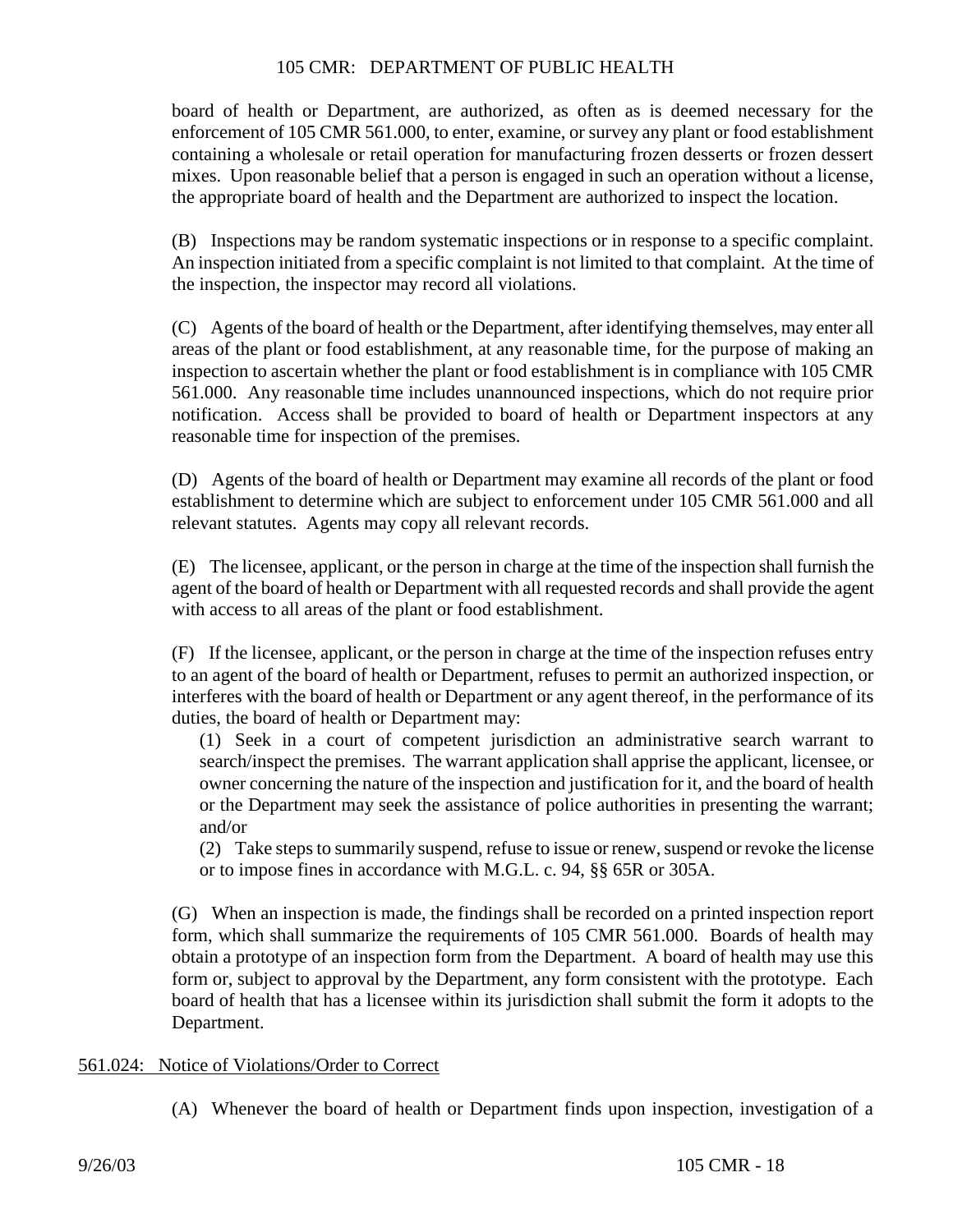complaint or through information in its possession that an applicant or licensee is not in compliance with any of the provisions of 105 CMR 561.000, the board of health or Department shall notify the applicant or licensee of each violation. The notice shall include a statement of the violations found; the provisions of the law relied upon; the level of severity of the violation, when appropriate; a reasonable period of time for correction; and notice that the failure to correct a violation may result in a refusal to issue or renew or a suspension or revocation of a license, and/or the imposition of fines.

(B) The reasonable period of time for correction shall be within the discretion of the board of health or Department to establish in each instance, and shall be based on an evaluation of the type and the severity of each violation.

(C) The inspection report shall constitute the Notice of Violations and the Order to Correct all violations so indicated.

(D) The applicant or licensee shall be responsible for the correction of all violations and the compliance with any order issued pursuant to 105 CMR 561.000 and applicable statutes.

(E) Service of the Notice of Violations/Order to Correct.

(1) Service shall be in person to the applicant or licensee or the person in charge at the time of the inspection, or by certified mail, return receipt requested.

(2) If served personally, notice is deemed to be issued on the date when the report is delivered personally.

(3) If served by certified mail, return receipt requested, notice is deemed to be issued on the second business day after it is mailed.

(F) Procedures for Pasteurization Violations. In addition to the procedures set forth in 105 CMR 561.024 (A) through (E), the following procedures shall apply in the case of violation(s) of pasteurization requirements.

(1) If the inspection reveals a violation of a requirement set forth in 105 CMR 561.007(B), a second inspection shall be conducted after a time deemed necessary by the board of health or Department to remedy the violation. Such period shall not be shorter than three days, except in cases of public health emergency, in which case the reinspection may be conducted as soon as the board of health or Department deems necessary. Any violation of the same requirement on such second inspection may result in a Notice of Action to suspend the license pursuant to 105 CMR 561.030(C).

(2) When the board of health or Department finds a critical processing element violation involving:

(a) Improper pasteurization, whereby every particle of milk or frozen dessert mix may not have been heated to the proper temperature and held for the required time in properly designed and operating equipment; or

(b) A cross connection whereby direct contamination of pasteurized milk, frozen dessert mix, or product(s) is occurring; or

(c) Conditions whereby direct contamination of pasteurized milk, frozen dessert mix, or product(s) is occurring, the board of health or Department shall take immediate action to prevent further processing of such milk, frozen dessert mix or frozen dessert product(s) until such violations of critical processing element(s) have been corrected. Should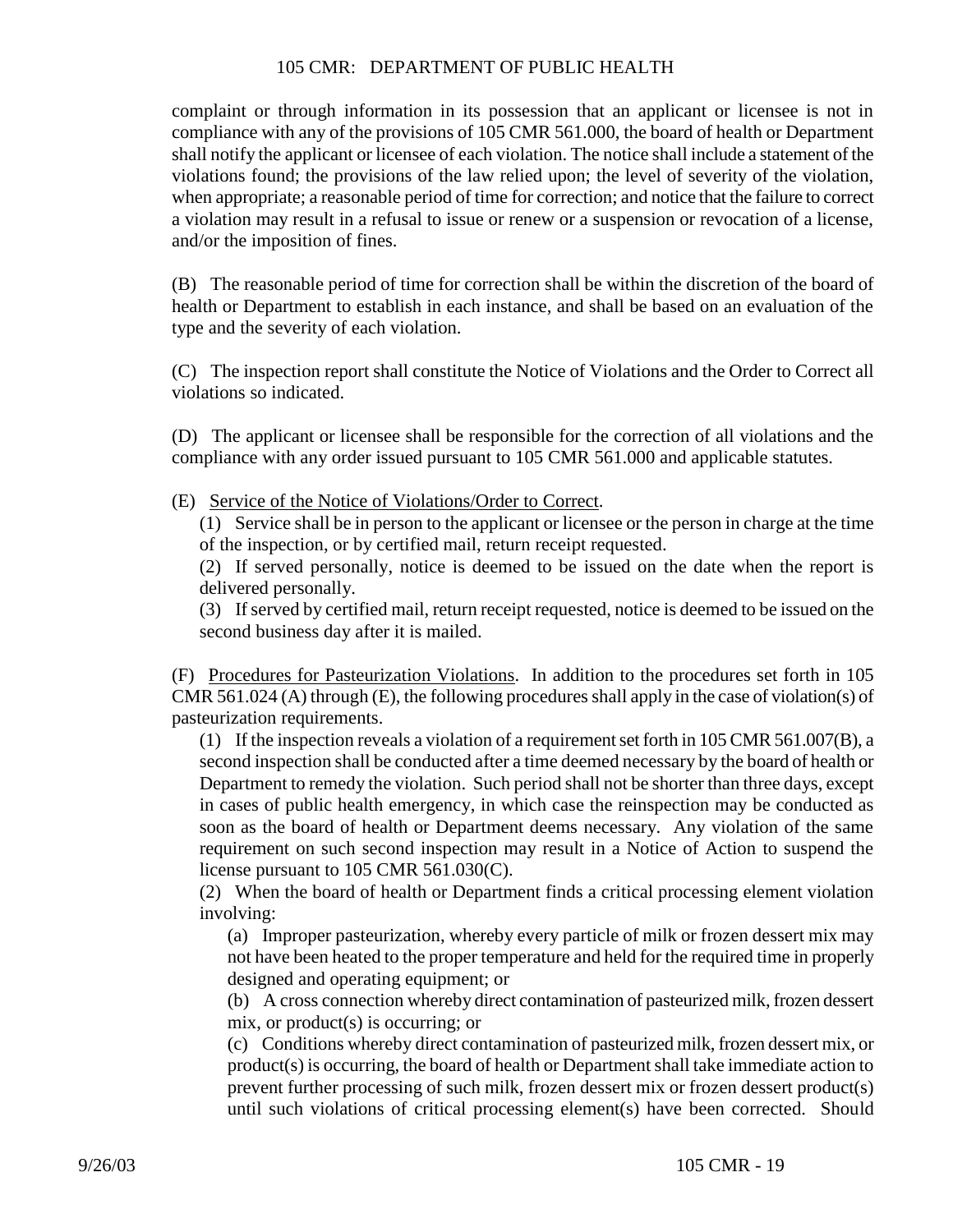correction of such critical processing element(s) not be accomplished immediately, the violation(s) shall be considered an imminent health hazard, and the board of health or Department shall immediately suspend the license of the plant or suspend the operation of the process, without prior notice or hearing in accordance with  $105 \text{ CMR } 561.030(\text{A})$ , and may also institute court action.

# 561.025: Plan of Correction

- (A) The applicant or licensee, within ten calendar days of issuance of the Notice of Violations/Order to Correct or within such shorter time as specified in the Notice, shall:
	- (1) Correct all violations and file a certification of correction with the board of health or Department, and/or

(2) For those items not certified as corrected, file a written plan of correction with the board of health or Department.

- (B) Each plan of correction and each certification shall:
	- (1) State the name of the applicant or licensee and the name of the individual and address for receipt of notices;
	- (2) Reference each violation cited, and for each indicate:
		- (a) The specific corrective action completed and the date the work was completed; and

(b) When corrective action was not yet completed, the specific corrective action planned and the timetable and date for completion, which is in accordance with the date indicated in the Notice of Violations/Order to Correct; and

(3) Include the date and signature of the applicant or licensee or his or her official designee, sworn to under the pains and penalties of perjury.

(C) If the applicant or licensee cannot complete the corrective action within the time frame designated in the Notice of Violations/Order to Correct, the applicant or licensee must petition the board of health or Department in writing for an extension of the time to correct. Any petition to extend the time to correct must be submitted to the board of health or Department prior to the date indicated in the Notice of Violations/Order to Correct for the violation to be corrected. An untimely petition for extension will not be considered unless good cause can be established for the failure to timely file. A petition for an extension of time shall include the reason(s) that the correction cannot be timely completed (*e.g*. the work requires a permit which will not be issued within the time period granted), including documentary evidence in support and a specific time by which the corrections will be completed. The board of health or Department shall notify the applicant or licensee whether an extension of the time is granted and the duration of the extension, if it is granted.

(D) The board of health or Department may conduct a reinspection to determine whether the corrections were completed.

(E) If upon review of the plan of correction and/or upon reinspection the board of health or Department finds that an applicant or licensee remains noncompliant with applicable laws and regulations, the board of health or Department may initiate administrative enforcement action as set forth in 105 CMR 570.030 and 561.031, or it may request that the applicant or licensee amend and resubmit the plan of correction within ten calendar days of the issuance of the notice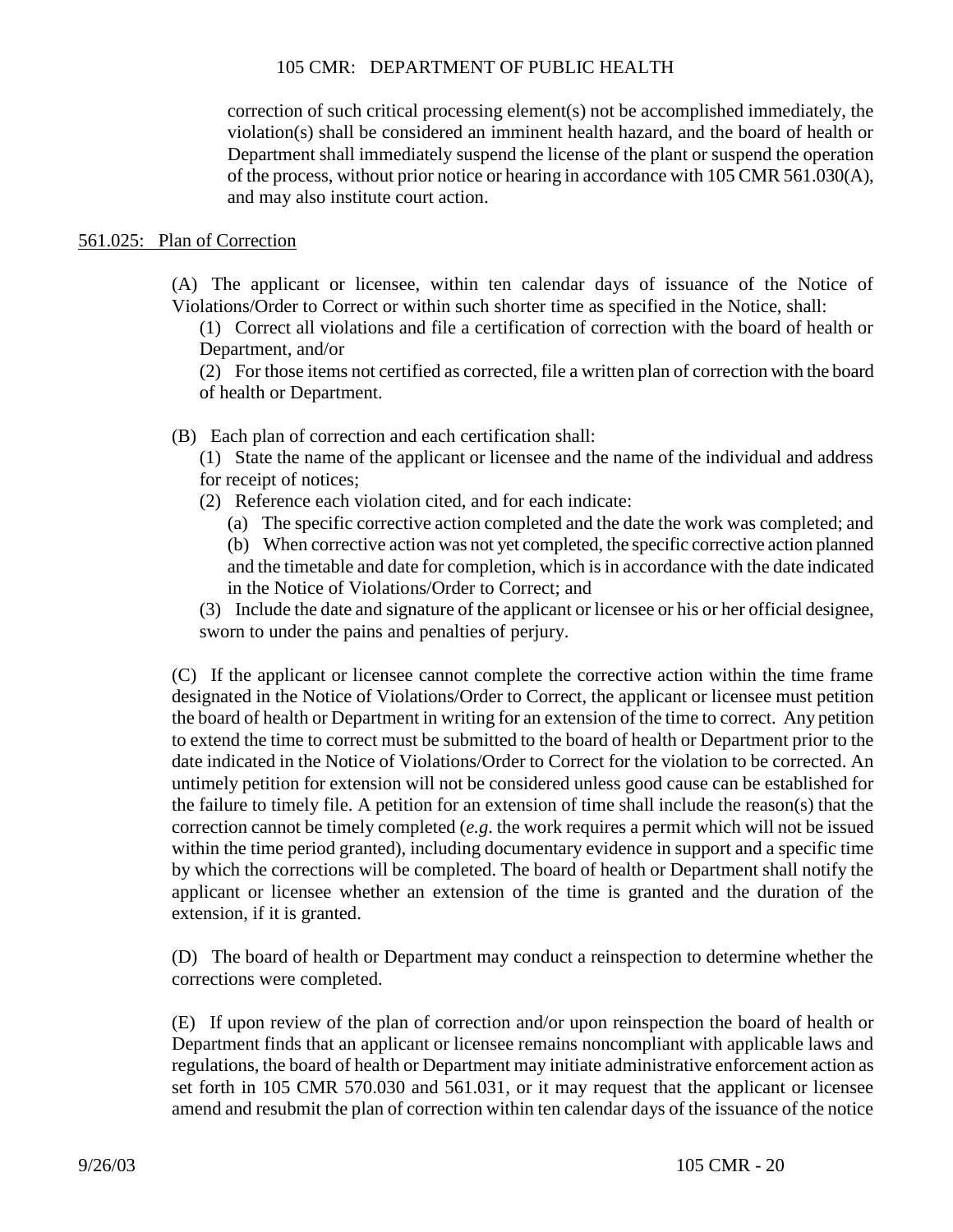or such other time as the board of health or Department may specify for resubmission.

### 561.030: Grounds for Administrative Enforcement Action

(A) Summary Suspension without a Prior Hearing.

(1) A board of health may immediately suspend a license issued by it or one or more particular operations of its licensee, and the Department may immediately suspend any license or one or more particular operations of any licensee, without a prior hearing, if:

(a) An imminent health hazard is found to exist;

(b) Three of the last five standard plate counts or coliform determinations have been in violation of the standard; or

(c) An agent of the board of health or the Department is refused entry to the premises or is prevented from conducting an authorized inspection.

(2) A summary suspension order shall be in writing and shall be immediately provided to the licensee or to the person in charge of the premises and a copy shall be posted on the premises. The order shall state:

(a) The reason(s) for the summary suspension;

(b) The violation(s) leading to the determination that an imminent health hazard exists, if applicable, and the applicable provision(s) of law;

(c) That all manufacturing operations or one or more manufacturing operations shall immediately cease and desist; and

(d) That a hearing shall be afforded pursuant to the procedures established in 105 CMR 561.031(C).

(3) The Order of Summary Suspension shall be effective upon posting of the order on the premises by an authorized agent of the board of health or Department, or in the case of an out-of-state plant, upon service of the order. If the person whose name appears on the license is not present at the time of such posting, or if the licensee is a corporation or other firm, a copy of the Order of Summary Suspension shall also be served in accordance with 105 CMR 561.031(B).

(4) Whether or not a hearing is requested, the board of health or Department may end the summary suspension at any time if reasons for the suspension no longer exist.

(B) Refusal to Issue a License after Opportunity for a Hearing. After providing an opportunity for a hearing, the board of health or Department may refuse to issue a license based on any one or more of the following grounds. Each of the following grounds shall constitute full and adequate grounds to refuse to issue a license:

(1) Failure to submit an application or supporting documents in accordance with required procedures;

- (2) Failure to submit the required fee;
- (3) Failure to comply with any provision of 105 CMR 561.000;

(4) Denial of entry to agents of the board of health or Department, refusal to provide access to inspect any part of the premises, or any attempt to impede the work of a duly authorized agent or representative of the board of health or Department;

(5) Providing a false or misleading statement to the board of health or Department, or keeping or submitting any misleading or false records or documents required by 105 CMR 561.000 or related law;

(6) The applicant operated the plant or any other plant, food processing facility, food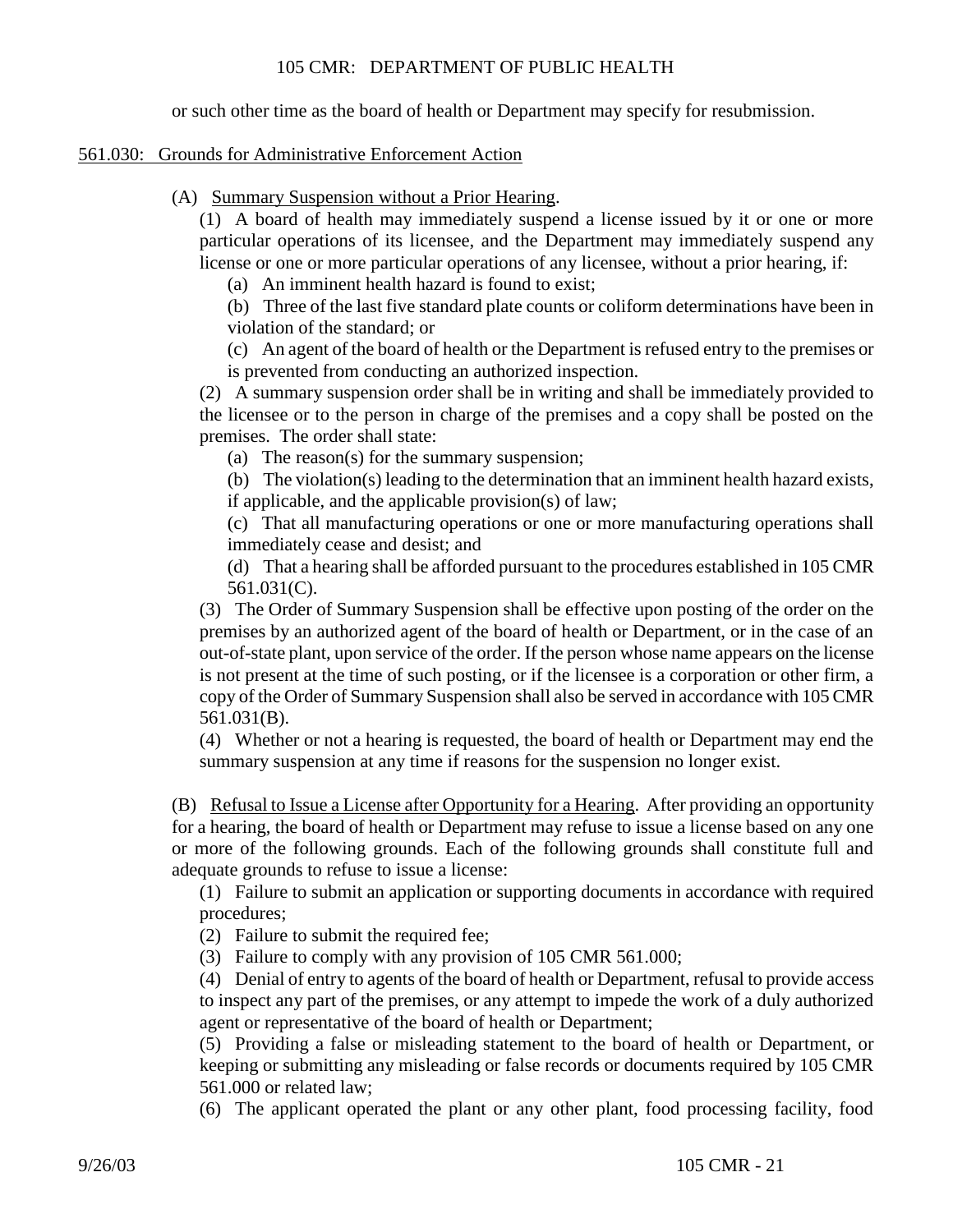establishment or soft-serve machine without a license or after the expiration of a license; (7) The applicant or, if the applicant is a corporation, a corporate officer or the owner of the plant, food establishment or soft-serve machine has been convicted of, pled guilty or *nolo contendere* to, or has, in a judicial proceeding, admitted facts sufficient to find that he or she is guilty of a crime relating to the manufacturing, processing, storage, distribution or sale of food in connection with a business;

(8) The applicant or, if the applicant is a corporation, a corporate officer or the owner of the plant, food establishment or soft-serve machine has engaged in conduct that endangers the public health;

(9) A plant, food processing facility, food establishment or soft-serve machine owned or operated by the applicant is, or was, the subject of a proceeding(s) which is still ongoing or resulted in the suspension, denial, or revocation of a license or refusal to renew the license; (10) Failure to pay any federal, state or local taxes as required by law, pursuant to M.G.L. c. 62C, § 49A;

(11) Failure to pay fines levied in accordance with M.G.L. c. 94, §§ 65R, 305A or 305C; or

(12) Failure to comply with local regulations/ordinances related to the operation of the plant, food establishment or soft-serve machine.

(C) Suspension of License or Operations after Opportunity for a Hearing.

(1) After providing an opportunity for a hearing, a board of health may suspend a license issued by it or one or more particular operations of its licensee, and the Department may suspend any license or one or more particular operations of any licensee, if the licensee or operation(s) does not comply with any one or more of the requirements of 105 CMR 561.000.

(2) The suspension shall continue until the board of health or Department determines that the required corrections have been made.

(D) Revocation of License after Opportunity for a Hearing.

(1) After providing an opportunity for a hearing, the Department may revoke a license issued by it or terminate one or more of its licensee's particular operations, and a board of health may revoke a license issued by it or terminate one or more of its licensee's particular operations, based upon any one or more of the following grounds. Each of the following grounds shall constitute full and adequate grounds to revoke a license or to terminate operation(s):

(a) A serious violation or repeated violations of any provision of 105 CMR 561.000 or of any provision of the license;

(b) Denial of entry to agents of the board of health or Department, refusal to provide access to inspect any part of the premises, or any attempt to impede the work of a duly authorized agent or representative of the board of health or Department;

(c) Providing a false or misleading statement to the board of health or Department, or keeping or submitting any misleading or false records or documents required by 105 CMR 561.000 or related law;

(d) The licensee or, if the licensee is a corporation, a corporate officer or the owner of the plant, food establishment or soft-serve machine has been convicted of, pled guilty or *nolo contendere* to, or has, in a judicial proceeding, admitted facts sufficient to find that he or she is guilty of a crime relating to the manufacturing of frozen desserts or frozen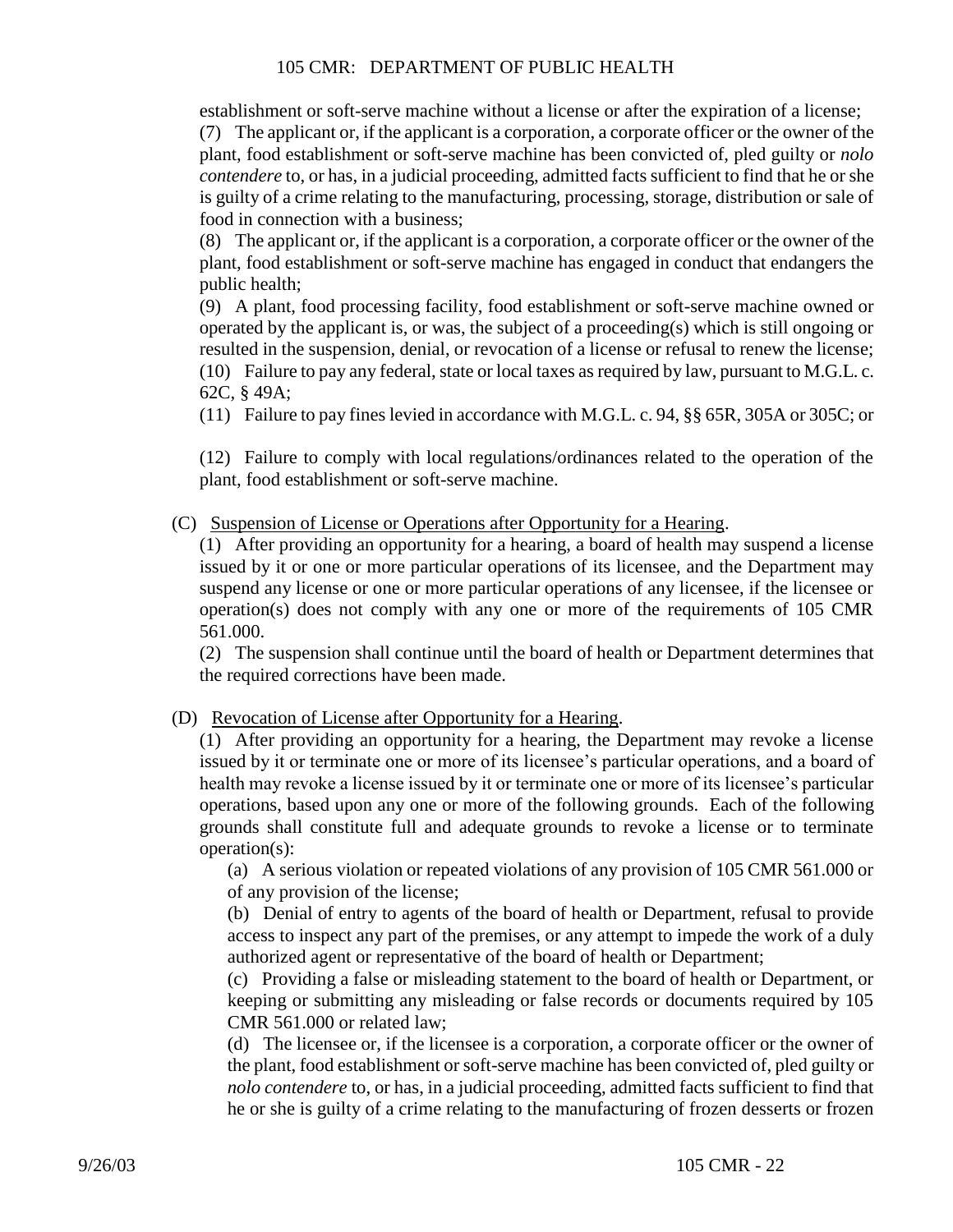dessert mixes;

(e) The licensee or, if the licensee is a corporation, a corporate officer or the owner of the plant, food establishment or soft-serve machine has engaged in conduct that endangers the public health;

(f) Failure to pay any federal, state or local taxes as required by law, pursuant to M.G.L. c. 62C, § 49A;

- (g) Failure to pay fines levied in accordance with M.G.L. c. 94, §§ 65R or 305A; or
- (h) Violation of any provision of M.G.L. c. 94, §§ 65G through 65U.

(2) The revocation of a license or termination of operation(s) shall be effective for a period of one year from the date of the final order, unless the order states otherwise.

(E) Refusal to Renew a License after Opportunity for a Hearing. After providing an opportunity for a hearing, the board of health or Department may refuse to renew a license if the licensee does not comply with any one or more of the following grounds. Each of the following grounds shall constitute full and adequate grounds to refuse to renew a license:

- (1) Any of the grounds specified in 105 CMR 561.030(A);
- (2) Any of the grounds specified in 105 CMR 561.030(B);
- (3) Any of the grounds specified in 105 CMR 561.030(C); or
- (4) Any of the grounds specified in 105 CMR 561.030(D).

#### 561.031: Procedures for Administrative Enforcement Action

(A) Notice of Action.

(1) Whenever the board of health or Department determines to suspend with notice, revoke or refuse to issue or renew a license, it shall issue a Notice of Action. The Notice shall be in writing and shall specify:

(a) The specific reason(s) for which the particular administrative action is to be taken, and the applicable provisions of law;

(b) That the particular administrative action will occur at the end of a specified reasonable time set by the board of health or Department; and

(c) The procedure for requesting a hearing, unless no hearing is required pursuant to M.G.L. c. 30A, § 13.

(2) The Notice shall be served on the licensee in accordance with 105 CMR 561.031(B).

### (B) Service of Orders and Notices of Action.

(1) Orders of Summary Suspension and Notices of Action with respect to any other administrative action shall be served on the licensee or his or her authorized agent as follows:

- (a) By certified mail, return receipt requested; or
- (b) In hand service.

(2) If served by certified mail, return receipt requested, notice is deemed to be issued on the second business day after it is mailed.

(3) If served personally, notice is deemed to be issued on the date when the order or notice is delivered personally.

(4) If, and only if, the methods of service specified in 105 CMR 561.031(B)(1) are unsuccessful, service may be made:

(a) By any person authorized to serve civil process by leaving a copy of the order or notice at his or her last and usual place of abode; or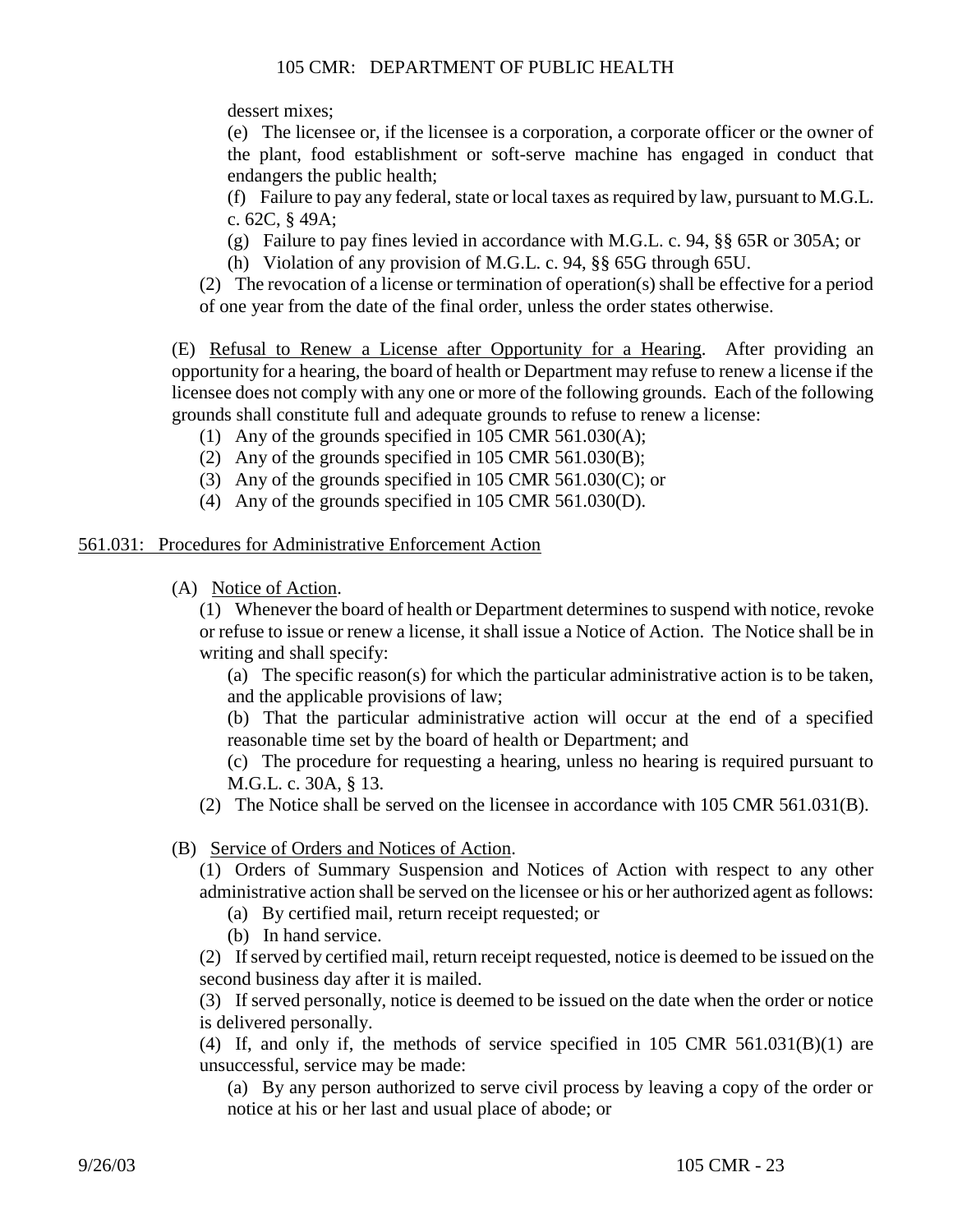(b) If, and only if, his or her last and usual place of abode is unknown, service may be made by posting the order or notice in a conspicuous place on or about the premises of the plant or food establishment.

# (C) Hearings.

(1) Procedures Applicable to all Hearings.

(a) The person to whom an Order of Summary Suspension or Notice of Action was directed may request a hearing before the agency that issued it (*i.e*. the board of health or Department). Such request shall be in writing and must be received by the board of health or Department within ten days of the issuance of the order or notice.

(b) The failure to timely request a hearing constitutes a waiver of the right to a hearing.

(c) Any settlement of any enforcement action commenced under 105 CMR 561.000 shall be final and shall not be subject to judicial review.

(d) A hearing based on an Order of Summary Suspension shall be conducted within 96 hours after the board of health or Department receives the request for a hearing. If the 96 hour period expires on a weekend day or holiday, the hearing may be held on the next business day. If the parties agree to postpone the beginning of the hearing beyond 96 hours, the hearing may be postponed.

(e) A hearing based on a Notice of Action to suspend, revoke or refuse to issue or renew a license shall be commenced within a reasonable time period after the board of health or Department receives the request for a hearing.

(f) Failure to hold a hearing within the time periods specified herein shall not affect the validity of the proceedings.

(g) The applicant or licensee shall be given an opportunity to be heard and to show why the proposed action should not be taken. Any oral testimony given at a hearing shall be recorded verbatim (tape recording shall suffice).

(h) In the case of summary suspension, the standard for decision shall be whether the board of health or Department proved by a preponderance of evidence that there existed, immediately prior to or at the time of the suspension, an imminent health hazard.

(i) In the case of a Notice of Action to suspend, revoke or refuse to issue or renew a license, the standard of decision shall be whether the board of health or Department proved by a preponderance of the evidence that the license should be suspended, revoked, denied or not renewed, based on relevant facts as they existed at or prior to the time the board of health or Department initiated the action.

(j) The Notice of Violations/Order to Correct shall constitute *prima facie* evidence of the conditions listed therein.

# (2) Hearings by the Department: Additional Provisions.

(a) The Department shall conduct all adjudicatory proceedings in accordance with M.G.L. c. 30A and all applicable provisions of 801 CMR 1.00: *Standard Adjudicatory Rules of Practice and Procedure*.

(b) At the conclusion of the hearing, if the hearing officer finds any single ground for summary suspension, denial, suspension, revocation, or refusal to renew a license, the hearing officer shall render a recommended decision affirming the decision of the Department.

(c) Public Health Council and Judicial Review.

1. The recommended decision of the hearing officer shall be reviewed by the Commissioner and the Public Health Council. After review, their decision shall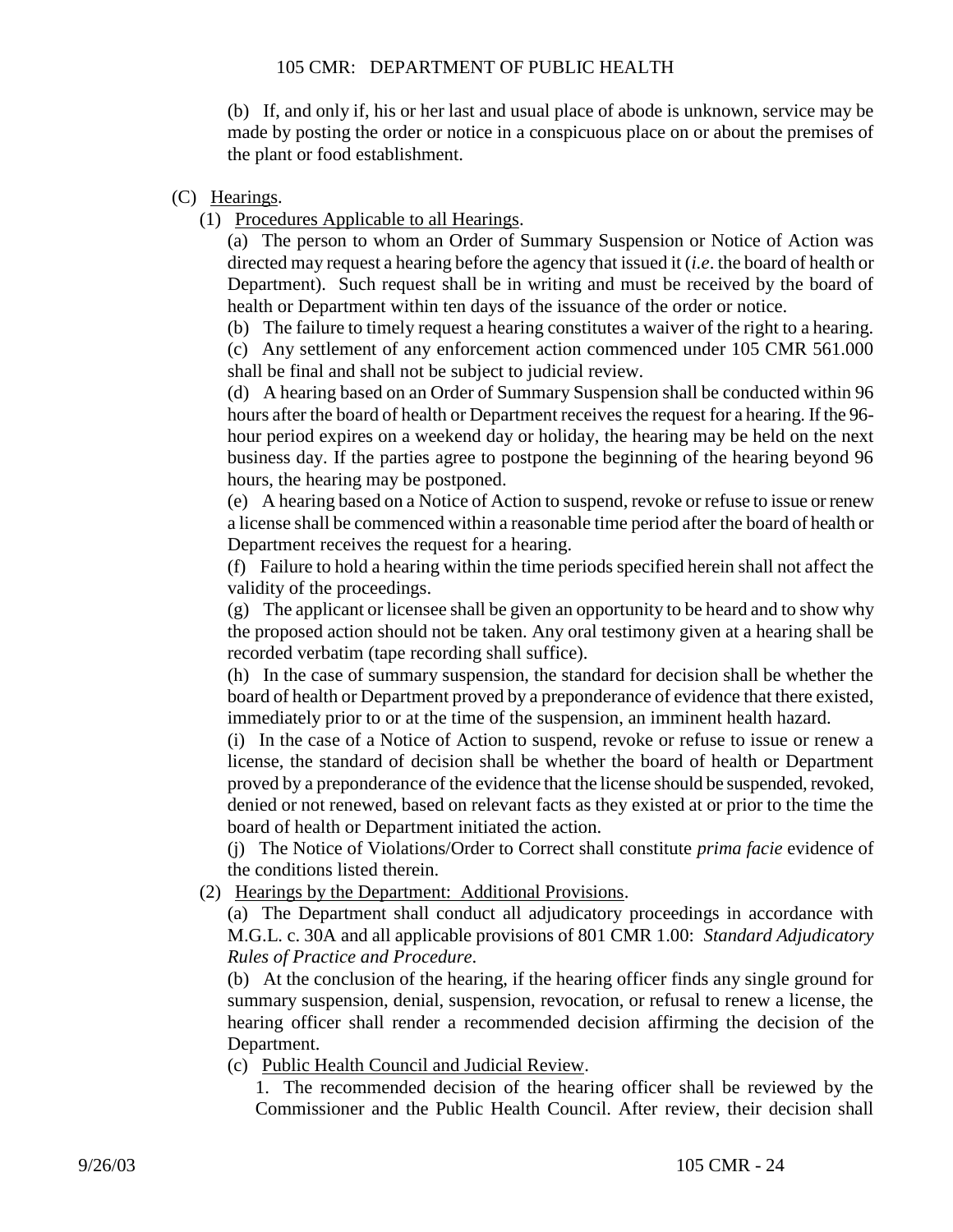constitute a final agency decision in an adjudicatory proceeding subject to judicial review pursuant to M.G.L. c. 30A, § 14.

2. Any applicant, licensee, or other responsible person who fails to exercise his or her right to a hearing or withdraws the request for a hearing, waives his or her right to administrative review by the Public Health Council. In such cases, the Commissioner shall issue the final agency decision. The failure to request a hearing or the withdrawal of a request for a hearing shall be deemed a failure to exhaust administrative remedies.

(3) Hearings by the Board of Health: Additional Provisions.

(a) A board of health that sets a hearing on a specified date rather than requiring the licensee to request a hearing, satisfies the hearing requirement provided that it gives adequate notice of the hearing date.

(b) After the hearing, the board of health shall make a final decision based upon the complete hearing record, and shall inform the petitioner in writing of the decision. Any single ground for summary suspension, denial, suspension, revocation, or refusal to renew a license, constitutes adequate grounds for affirming the notice.

(c) Every notice, decision and other record prepared by the board of health in connection with the hearing shall be entered as a matter of public record in the office of the board of health.

(d) A copy of the transcript or tape recording shall be provided upon request, and a reasonable fee may be charged for the cost of providing the copy.

(e) Any person aggrieved by the final decision of the board of health may seek relief in a court of competent jurisdiction in the Commonwealth.

(D) License or Operations: Reinstatement after Suspension.

(1) Any manufacturer whose license or operation(s) has been suspended may make written application to the agency that suspended it for the reinstatement of his or her license or operation(s).

(2) When the suspension has been due to a violation of any of the bacteriological or coliform standards (105 CMR 561.030(A)(1)(b)), an inspection shall be made within one week after the receipt of an application for reinstatement. The board of health or Department may conduct this inspection. If it is determined that the condition(s) responsible for the violation(s) has been corrected, the board of health or Department shall issue a temporary license, or allow the resumption of operation(s), or the sale of suspended product(s). The board of health or Department shall then take samples at a rate of not more than two per week on separate days within a three-week period. The board of health or Department shall reinstate the license forthwith, but in any event, within seven calendar days after the licensee is found to be in compliance with the appropriate standards.

(3) When the suspension has been due to a violation of a requirement other than one of those specified in 105 CMR 561.031(D)(2), the application for reinstatement shall indicate that the violation(s) has been corrected. Within one week of the receipt of such application, an inspection shall be made, and as many additional inspections thereafter as are deemed necessary, to determine that compliance with 105 CMR 561.000 has been achieved. The board of health or Department may conduct these inspections. The board of health or Department shall reinstate the license or allow the resumption of operation(s) forthwith, but in any event within seven calendar days after it determines that compliance has been achieved.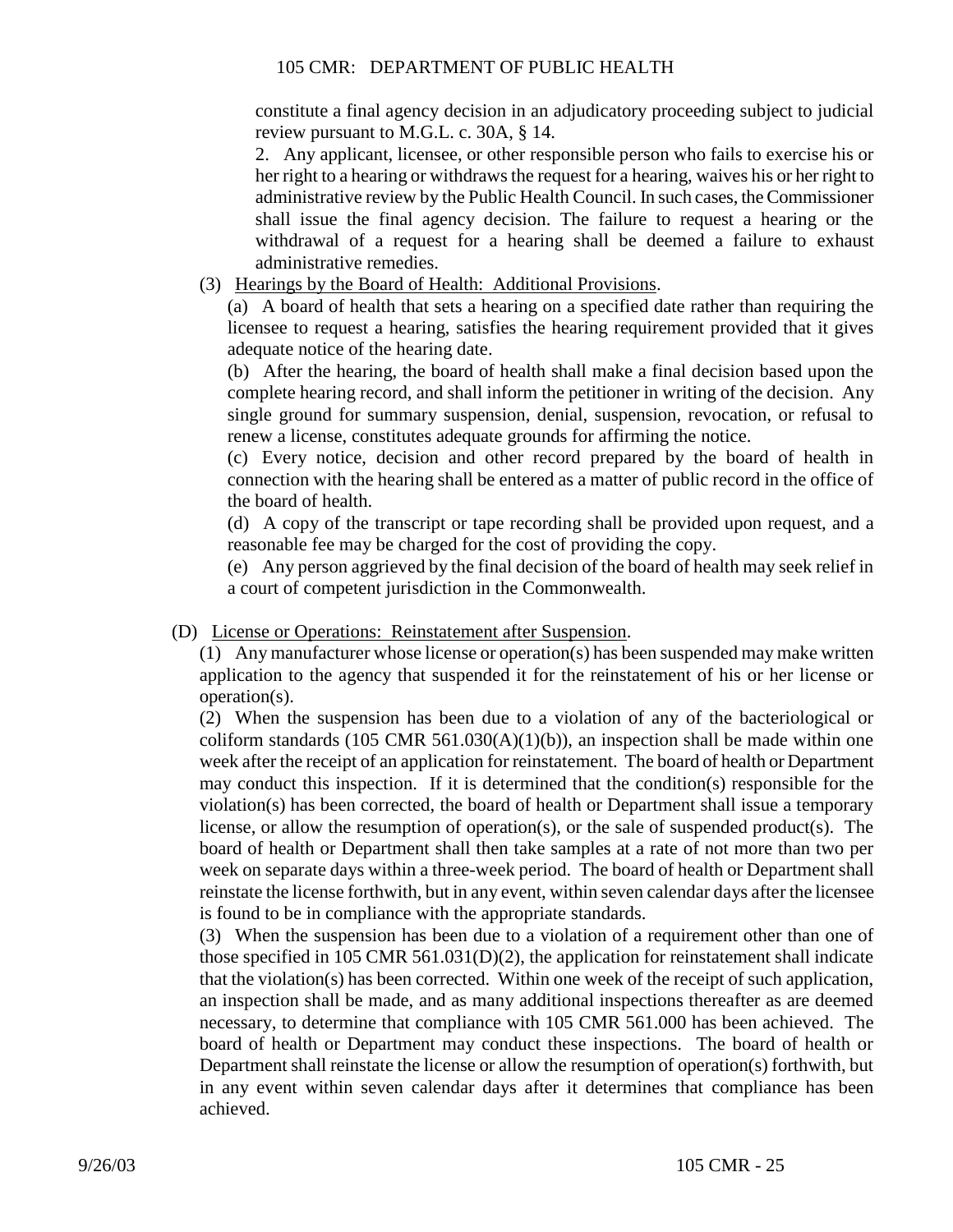#### 561.032: Embargo

(A) Pursuant to M.G.L. c. 94, § 189A, the Commissioner or his or her agent or the board of health may place an embargo on any product which it finds or has probable cause to believe is adulterated or misbranded provided that:

(1) A written notice is issued to the licensee or to the person in charge at the plant or food establishment; and

(2) The notice specifies in detail the reason(s) for the embargo order.

(B) The Commissioner or his or her agent or the board of health shall tag, label, or otherwise identify any product subject to the embargo order. The tag or label shall state that the product:

- (1) Is believed to be adulterated or misbranded;
- (2) Has been embargoed for ten days; and
- (3) Cannot be removed, used, sold or disposed of without permission of the Commissioner or his or her agent or the board of health.

(C) The Commissioner or his or her agent or the board of health shall permit storage of the product under conditions specified in the embargo order, unless storage is not possible without risk to the public health, in which case immediate destruction shall be ordered and accomplished.

(D) If the product subject to embargo is found to be adulterated or misbranded, the Commissioner or his or her agent or the board of health shall take such steps as are necessary, pursuant to M.G.L. c. 94, § 189A, to effect the condemnation and disposal or reconditioning of the product.

(E) If the product subject to embargo is found not to be adulterated or misbranded, it shall be released.

#### 561.033: Criminal Penalties

Pursuant to the applicable provisions of M.G.L. c. 94, §§ 65R or 305A, criminal penalties may be imposed.

#### 561.034: Nonexclusivity of Enforcement Procedures

None of the enforcement procedures contained in 105 CMR 561.000 is mutually exclusive. Any enforcement procedures may be invoked simultaneously if the situation so requires.

#### 561.035: Variance

(A) Upon application, the board of health or Department, within their respective jurisdictions (with the exception of variances considered by the Department pursuant to 105 CMR 561.006(C)(1)(c), 105 CMR 561.007(E)(1)(b) or 561.007(E)(2)(b)), may vary the application of any provision of 105 CMR 561.000 with respect to any particular case when, in its opinion, the enforcement thereof would do manifest injustice. The decision of the board of health or Department shall be in writing, shall state the reasons why the variance was granted or denied, and shall not conflict with the spirit of 105 CMR 561.000.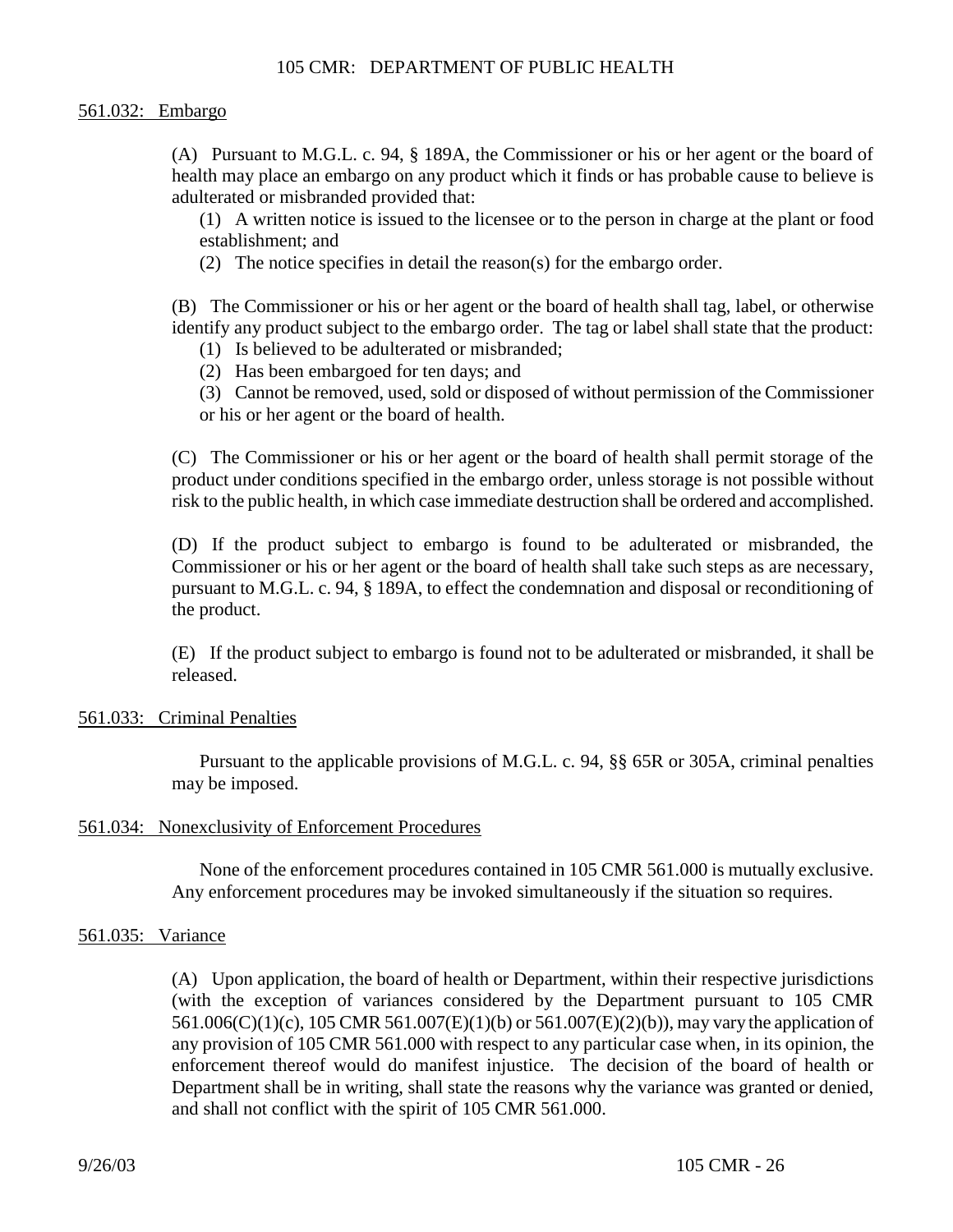(B) A copy of each variance granted by the board of health shall be conspicuously posted for 30 days following its issuance, and shall be available to the public at all reasonable hours in the office of the city or town clerk or the office of the board of health while it is in effect. Notice of the grant of each variance shall be filed with the Department, which shall approve, disapprove, or modify the variance within 30 days from receipt thereof. If the Department fails to comment within 30 days, its approval will be presumed. No work shall be done under any variance until the Department approves it or 30 days elapse without its comment, unless the board of health or the Department certifies in writing that an emergency exists.

(C) A copy of any variance shall be available to the public.

# 561.036: Severability

The provisions of 105 CMR 561.000 are severable. If any section, subsection, paragraph or provision is declared unconstitutional or invalid by a court of competent jurisdiction, the validity of the remaining provisions shall not be affected.

# REGULATORY AUTHORITY

105 CMR 561.000: M.G.L. c. 94, §§ 65G through 65U, 192, 305A, 305B; c. 111, § 5.